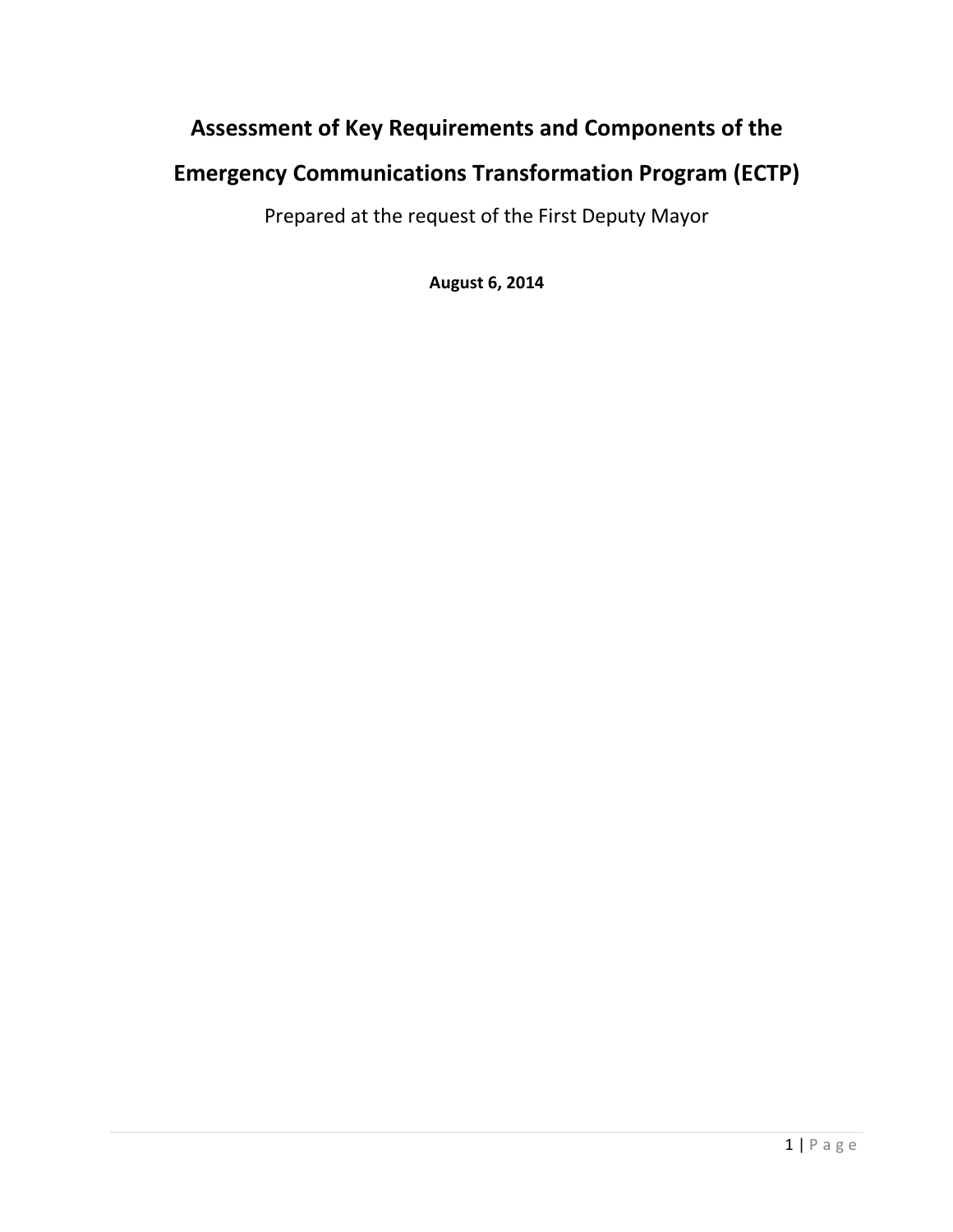| $\mathbf{1}$            | <b>Executive Summary</b>              |                                       |    |
|-------------------------|---------------------------------------|---------------------------------------|----|
|                         | 1.1                                   | <b>ECTP Background and Objectives</b> | 3  |
|                         | 1.2                                   | <b>Key Findings</b>                   | 5  |
|                         | 1.3                                   | Recommendations                       | 8  |
|                         | 1.4                                   | Lessons Learned                       | 9  |
| $\overline{2}$          |                                       | <b>Context for the Assessment</b>     | 10 |
| 3                       | <b>Program Governance</b>             |                                       | 12 |
|                         | 3.1                                   | <b>Objectives</b>                     | 12 |
|                         | 3.2                                   | <b>Key Findings</b>                   | 12 |
|                         | 3.3                                   | Recommendations                       | 12 |
| 4                       | <b>Program Scope</b>                  |                                       | 15 |
|                         | 4.1                                   | <b>Objectives</b>                     | 15 |
|                         | 4.2                                   | <b>Key Findings</b>                   | 15 |
|                         | 4.3                                   | Recommendations                       | 18 |
| 5                       | <b>Program Schedule</b>               |                                       | 20 |
|                         | 5.1                                   | <b>Objectives</b>                     | 20 |
|                         | 5.2                                   | <b>Key Findings</b>                   | 20 |
|                         | 5.3                                   | Recommendations                       | 20 |
| 6                       | <b>Program Budget</b>                 | 22                                    |    |
|                         | 6.1                                   | <b>Objectives</b>                     | 22 |
|                         | 6.2                                   | <b>Key Findings</b>                   | 22 |
|                         | 6.3                                   | Recommendations                       | 25 |
| $\overline{\mathbf{z}}$ | <b>Vendor and Contract Management</b> |                                       | 26 |
|                         | 7.1                                   | <b>Objectives</b>                     | 26 |
|                         | 7.2                                   | <b>Key Findings</b>                   | 26 |
|                         | 7.3                                   | Recommendations                       | 26 |
| 8                       |                                       | <b>Lessons Learned</b>                | 28 |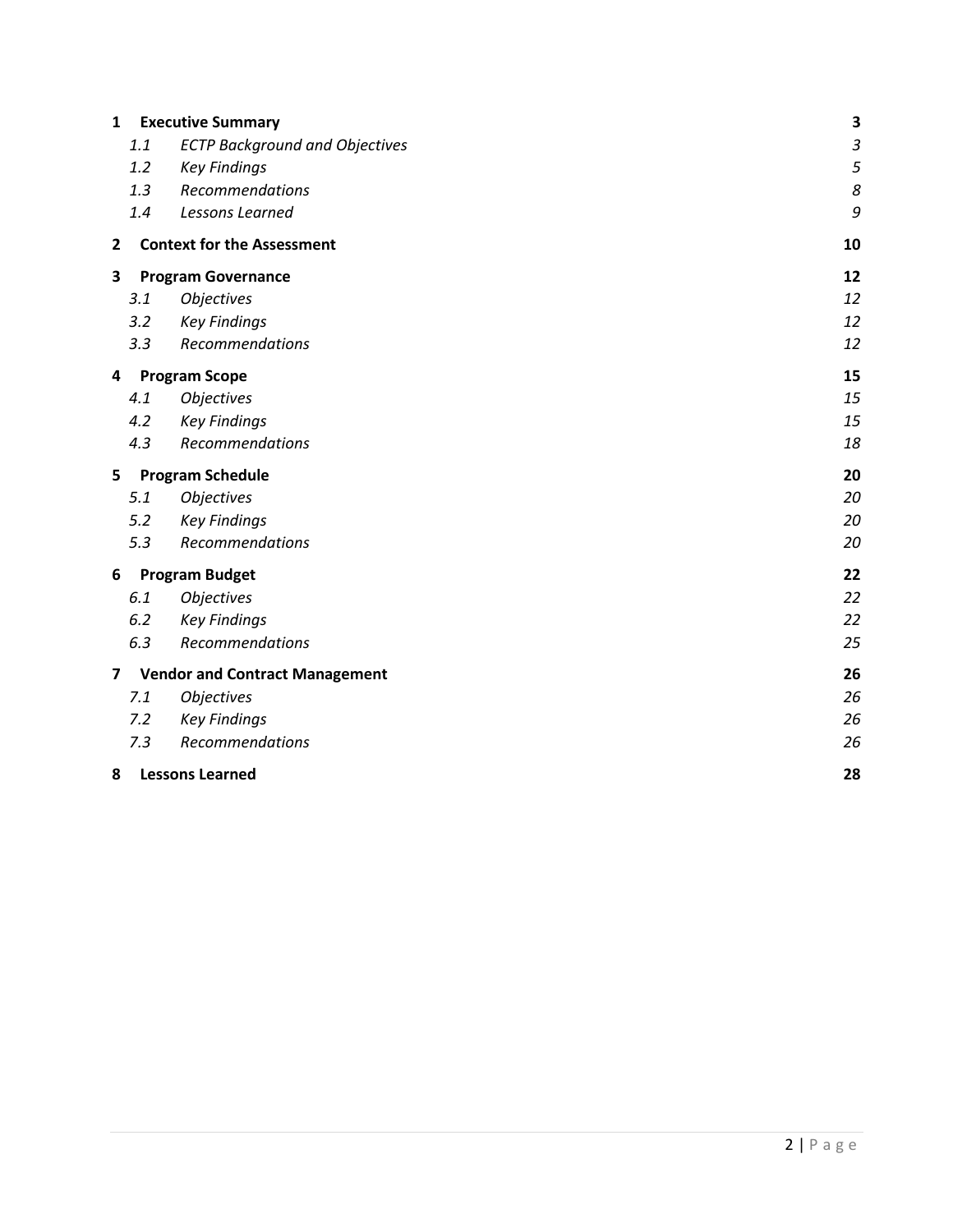## 1 Executive Summary

## 1.1 ECTP Background and Objectives

In 2004, the City of New York (the City) began the Emergency Communication Transformation Program (ECTP), a five-year project to modernize and consolidate the City's 911 emergency communication system, the most complex and expansive system in the nation. City plans included the establishment of two distinct and fully redundant call centers. Eight years later, in December, 2011, as part of the Emergency Communication Transformation Program (ECTP) the NYPD and FDNY 911 operations were co-located into the first Public Safety Answering Center. Since then, the City has been moving towards the development of the second PSAC to ensure fully redundant operations for the first time in its history. By the end of calendar year 2013 the projected opening date for PSAC2 was December 2015. During a May 2014 briefing for the City's First Deputy Mayor, it was communicated that the go-live date for PSAC2 had slipped dramatically and would now be delayed to 2018. In addition to the delay, the cost was expected to increase by at least \$100 million. Finding this delay and cost increase unacceptable, and knowing the history of the troubled program, on May 18 2014, First Deputy Mayor Shorris ordered a full assessment of all facets of the program including budget, schedule, and governance to be conducted over the following two months. This assessment, to be lead by the DoITT Commissioner, was to determine the current state of the program and to make recommendations on how to correct any deficiencies in the overall management of the program going forward. First Deputy Mayor Shorris also asked the Department of Investigation and the Office of the Comptroller to conduct independent reviews of ECTP. A separate operational assessment of ECTP, as described at bottom of this section, is also being conducted.

It was apparent that in recent years, there had been a lack of transparency and collaboration among all stakeholders. In response, the City convened a multi-agency assessment team of the program's most senior stakeholders to ensure that the right expertise was readily available and would all be accountable for developing a go-forward strategy for program delivery. The team included representatives from the Fire Department of the City of New York (FDNY), New York City Police Department (NYPD), Department of Design and Construction (DDC), Office of Citywide Emergency Communication (OCEC), Department of Information Technology and Telecommunications (DoITT), Office of the Mayor, and Office of Management and Budget (OMB).

For the past two months, this team spent many hours a day together to conduct the assessment, with the support of both operations as well as technology units. KPMG LLP (KPMG) supported the assessment team, providing analysts who assisted the City in documenting findings, observations, and developing the recommended next steps.

The assessment included a review and validation of the scope, schedule, budget, and governance of the entire program. This report documents the objectives, key findings, and recommendations for each of these areas. Further details and supporting documentation are contained in the appendices.

Based on the findings and the recommendations of this intensive review, the program scope has been revised to be more complete and accurate. While it was necessary to add key requirements that had been previously excluded from scope, the completion date of the program has been pulled in by approximately 18 months from the earlier 2018 estimate. Further, despite increased scope, the outstanding key deliverables of ECTP will be completed within the remaining ECTP capital budget.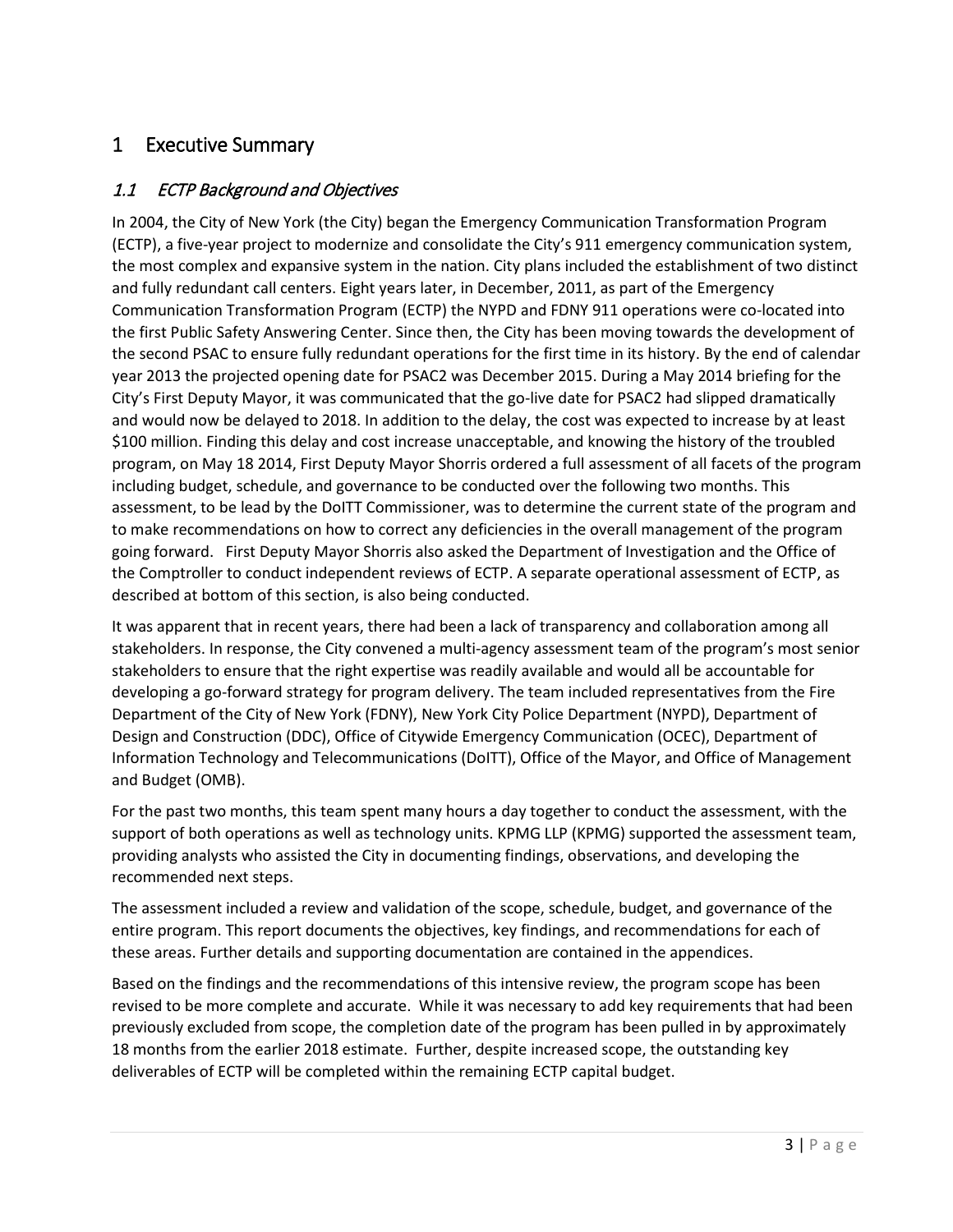This assessment's findings are in agreement with the initial findings of the Department of Investigation's review of ECTP. The program will continue to work with the Department of Investigation to help ensure that recommendations are appropriately implemented. Additionally, the program will consider the findings and recommendations of the ongoing Comptroller's review.

In addition to this assessment of the ECTP, the Mayor's Office of Operations is coordinating a separate operational assessment of 911 call taking operations. Some items raised during the ECTP assessment, deemed to be operations-based in nature, were referred to this separate Operations review.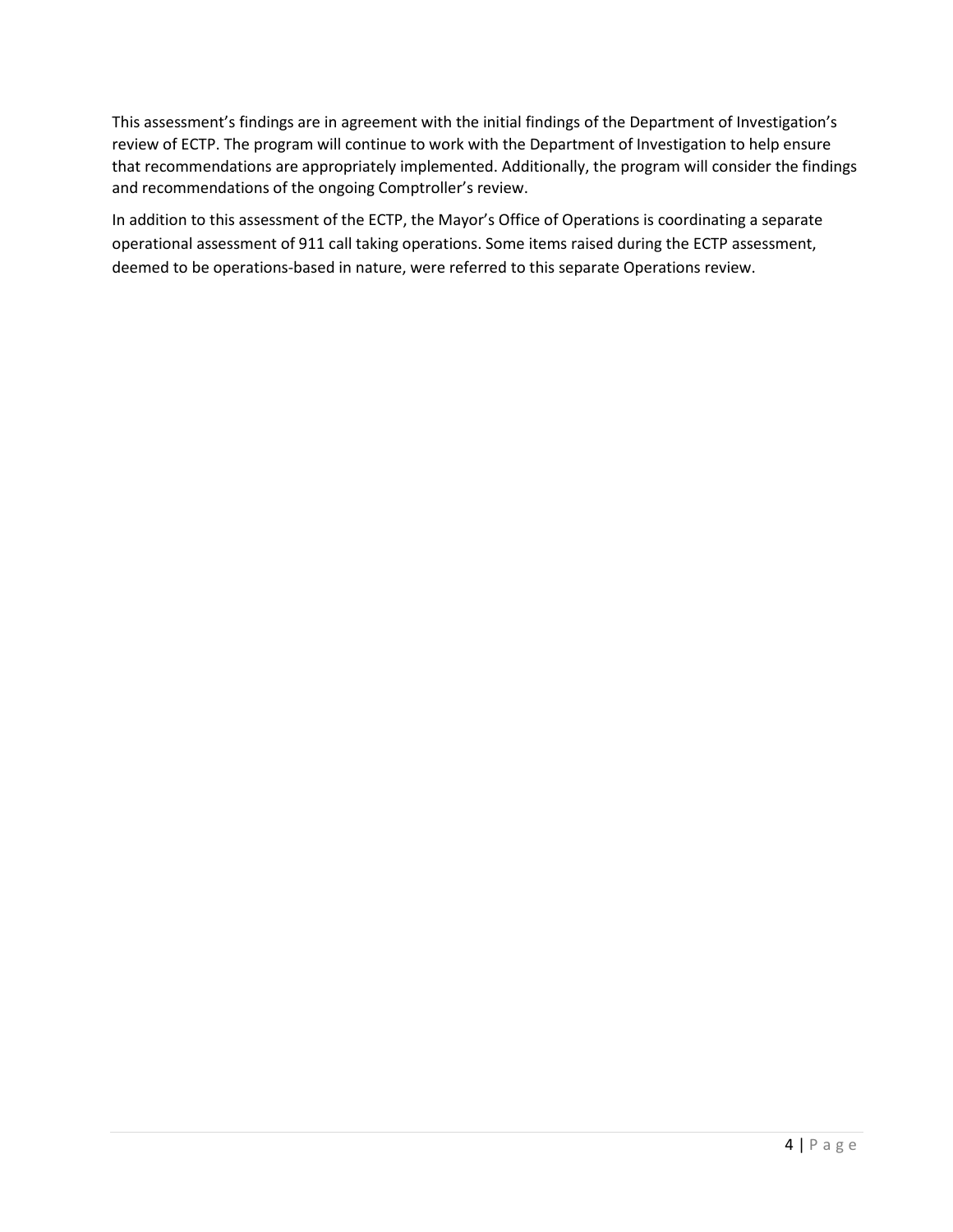## 1.2 Key Findings

The following findings detail the challenges faced by the program in the areas of management, scope, schedule, budget, and vendor management.

#### 1.2.1. Governance Key Findings

Multiple stakeholders cited the overall governance of the program as a serious and significant issue. During the program's lifetime, several governance models have been implemented to address oversight and management; however, none of these models have offered clear accountability or direction for stakeholder decision making and escalation. ECTP is a complex program, made up of several related technology and building projects. While each underlying project has had processes in place to provide oversight of its specific activities, the program did not have clear processes in place to manage its overall scope, schedule, and budget. Other key governance findings include:

- The lack of strong governance also hindered communication and the sharing of critical information among agencies. This subsequently resulted in multiple scope and delivery changes and the development of a budget that did not fully support future operational needs.
- The City has relied on the consultant Systems Integrator to provide staff for roles that could be more effectively filled by City employees.
- In the past, there was inadequate executive-level participation in, and support of, the ECTP program.
- Since August 2010 OCEC has had a clear mandate to aggressively implement the program and had exclusive control of the scope, schedule, and budget. In exercising this authority, they often did not engage the stakeholder agencies at a meaningful enough level for a program of this complexity.

### 1.2.2. Scope Key Findings

The assessment revealed a lack of clarity and agreement regarding the precise scope of ECTP as well as which items directly impacted and influenced other critical components of the program. It was also apparent that some past scope decisions had been based on whether an item met the program's predetermined budget and time line criteria regardless of its necessity. Key scope findings include the following:

- Components of the program were designed in a way that will not support development of the latest 911 technology standards, (known as NextGen 911), and will require obsolete technology to be replaced in order to integrate NextGen 911 functionality, such as allowing text message communications with 911.
- Over 15 critical items that had previously been excluded from the scope of ECTP were identified as being essential for its successful completion.
- A maintenance and support structure was not put in place as phases of ECTP were implemented. Without that structure, maintenance and equipment refresh needs were rolled into the scope of ECTP. As a result the assessment identified activities that are necessary to maintain current and effective 911 operations but are not within the scope of ECTP.
- A major challenge in managing a program as large as ECTP, being executed over several years, and across multiple agencies, is the difficulty developing a project scope with enough detail to support a firm schedule and budget. In lieu of a well-defined scope, the program has been challenged to define each component and initiative within the program, in real time.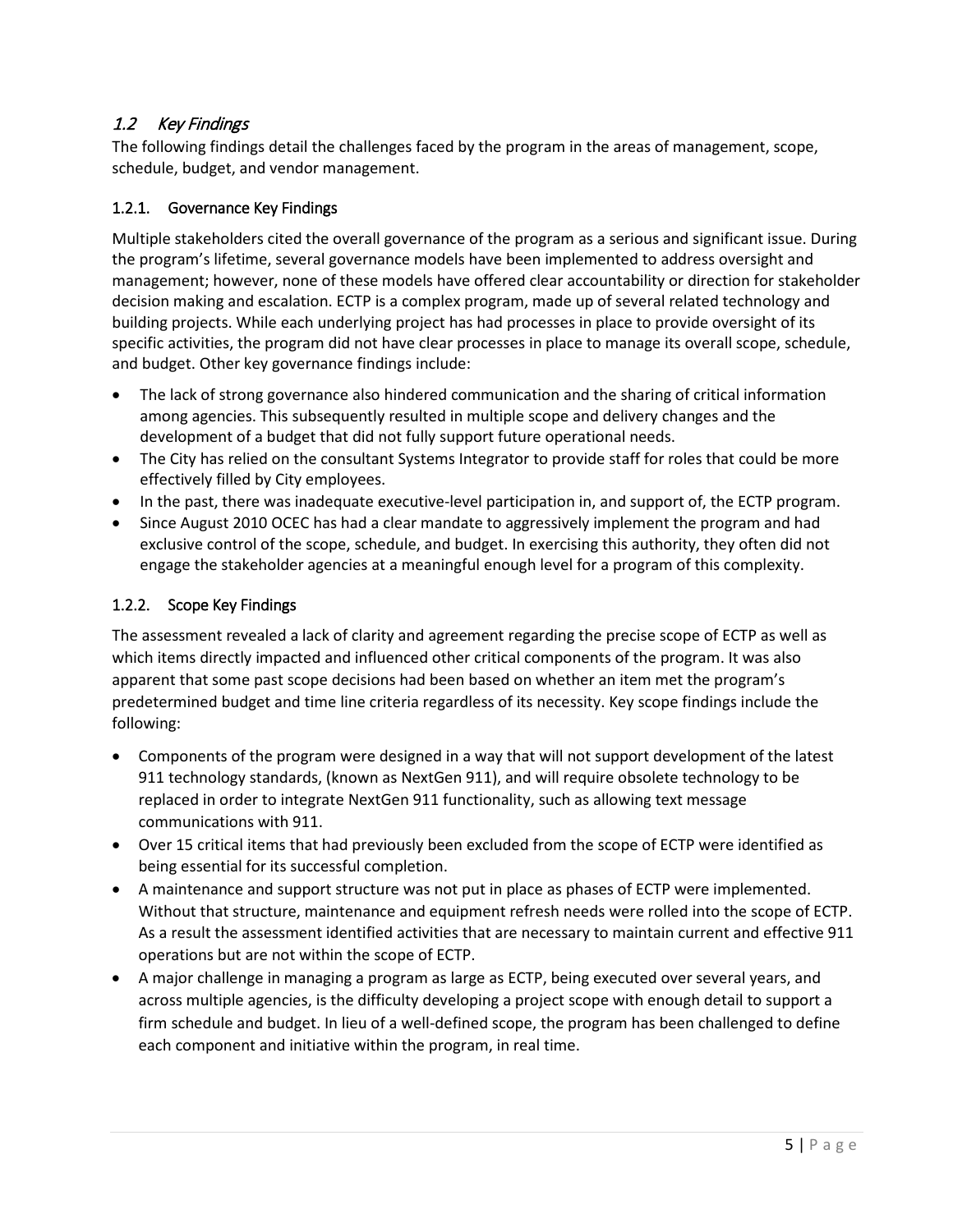### 1.2.3. Schedule Key Findings

The primary reason for undertaking this assessment was to understand why the previously published golive date for First Call at PSAC2 was to be delayed from December of 2015 to May of 2018. Key schedule findings include the following:

- Project plans had not included necessary upgrades to 22 remote radio sites. Adding the site upgrades to the plan was the main reason for the delay in the program's scheduled completion date by nearly three years, until May 2018. The assessment uncovered that the remediation could be managed incrementally and concurrently outside of the program schedule, thereby not impacting the delivery of the program's remaining key components.
- Due to the ambiguity of the ECTP scope, the pre-assessment schedule did not include all relevant ECTP tasks and the schedule was affected by the inconsistent management of scope changes, a lack of stakeholder engagement in the development of the schedule, and a lack of visibility of schedule dependencies.
- ECTP was managed as one extremely large program with many interdependencies and highly complex initiatives scheduled to be executed sequentially. Each was considered critical to the program's success. In reality, not all the initiatives are required to be completed sequentially and several can be decoupled and delivered independently of ECTP, and in doing so can reduce the overall duration of the program.
- With the breadth of previously excluded requirements is better understood, it is clear that December 2015 is not a viable completion date. Most of the major components of the program (i.e., PSAC2 and the Fire Department Computer Aided Dispatches (FDCAD)) will be completed in 2016 with residual items completed in 2017.
- The System Integrator's internal contracting processes take months and have adversely impacted the program schedule.
- The City's own lengthy procurement cycle has also compounded the impact to the program schedule.

## 1.2.4. Budget Key Findings

Budget status was not effectively communicated across agencies or effectively escalated to senior management when budget needs were in question. Key budget findings are:

- The approved ECTP capital budget is \$2.03 billion. Of that, there is a residual balance of \$377 million in unspent and un-contracted funds to complete the planned remaining scope. While it was necessary to add key requirements that had been previously excluded from scope, we believe that the outstanding key deliverables of ECTP will be completed within the remaining ECTP capital budget.
- The City can reduce the costs of certain tasks and achieve a more responsible budget by removing select work from the scope of vendor contracts that can be performed by City staff, by changing certain technology decisions, and by de-scoping unnecessary work.
- To date there has been no detailed, comprehensive budgetary planning for ongoing maintenance costs that begin to be incurred upon completion of each component of ECTP. Some of these costs have been covered from within the existing ECTP budget as they have been incurred rather than setting up a sustainable structure for ongoing support.
- A lack of reconciliation with the City's Financial Management System (FMS) resulted in the inaccurate tracking of spent and unspent funds.
- Over-reliance on the System Integrator, a clear mandate to stay on schedule, and a long procurement process have resulted in the City purchasing goods and services through the System Integrator's contract, even when there were more cost-effective procurement vehicles.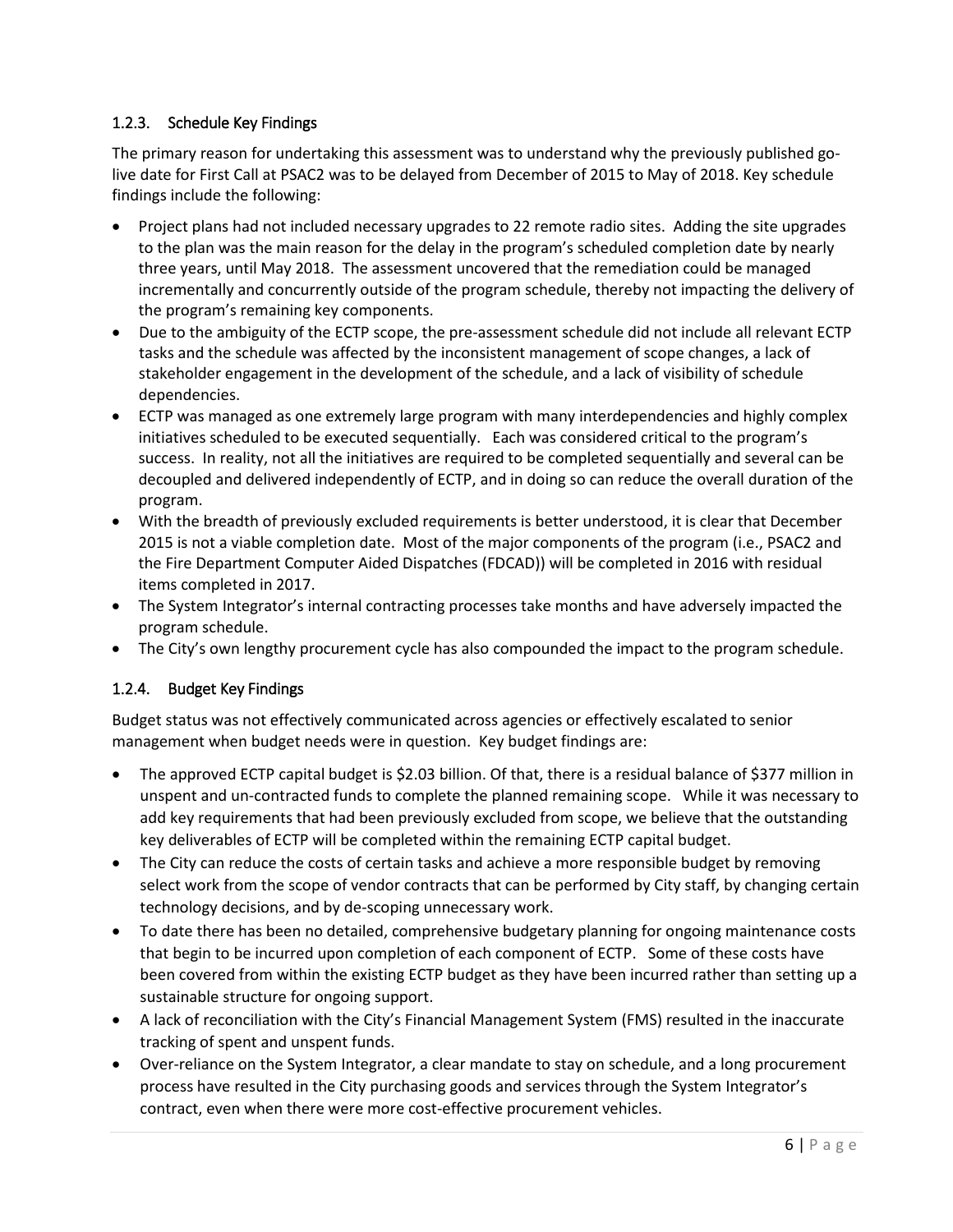• In addition, the City has relied on the System Integrator to provide staff for roles that could be effectively fulfilled by City employees.

### 1.2.5. Vendor and Contract Management Key Findings

Vendor and procurement management was repeatedly cited as a significant and long-standing issue. The program did not have a strategic or collaborative approach for managing the array of vendors that support the technology and construction efforts of ECTP. Multiple vendors work on a range of projects across various work streams for a host of different stakeholders and agencies. Work has typically progressed in an isolated manner with limited collaboration between agencies and little understanding of each other's interaction with vendors. This has caused an excess of "touch points" between vendors and the program, resulting in conflicting messages to vendors about requirements and priorities and further exacerbating schedule and scope issues. Other key findings include the following:

- The program did not distinguish between vendor management and contract management, at times treating the two as one and the same, thereby reducing its ability to recognize both systematic vendor issues and discrete contract issues.
- Multiple layers of management and oversight, at times with vendors managing other vendors, further complicated vendor and contract management and contributed to the isolated nature of the program.
- Staff positions within the OCEC vendor management unit were left unfilled for many months, thereby impacting the program's ability to monitor vendor performance.
- Contract negotiations often occurred on a contract-by-contract basis without an understanding of the complete list of contracts awarded to, or being negotiated with, the same vendor, thereby precluding opportunities for negotiating favorable financial terms or integration opportunities.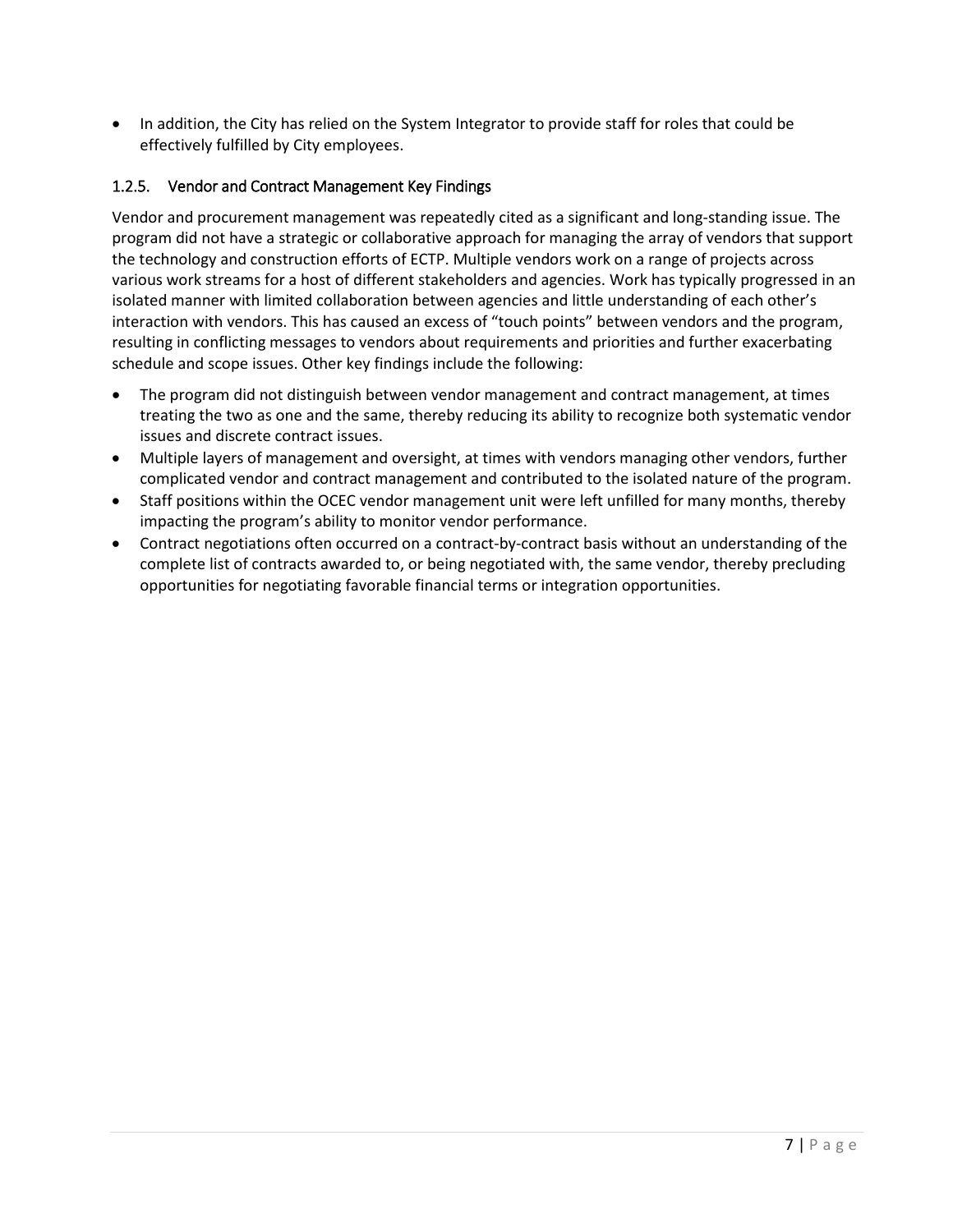## 1.3 Recommendations

Following is a summary of the recommendations to address the findings identified during the assessment.

#### 1.3.1 Governance Recommendations

- Implement a governance model that enables and requires sustained participation from all stakeholder agencies for the duration of ECTP.
- The governance model should include executive-level oversight with active and committed participation from agency heads.
- Leverage processes established under the governance model so that issues are escalated, decisions are made quickly, and change is managed effectively.
- Reassess and reallocate resources to integrate OCEC, DOITT, NYPD, and FDNY technology and program management resources into a single, cohesive program team, thereby changing the paradigm of an oversight-agency (OCEC) managing a project for multiple stakeholder agencies.
- Establish an inter-agency Program Management Office (PMO) to realize the new governance model. The PMO will be established in DoITT but will include staff from all stakeholder agencies and will report into an inter-agency steering committee.
- While the governance model is intended to enhance communication and collaboration, the DoITT Commissioner should be charged with managing the ECTP program and must have authority to make decisions that could affect the scope, schedule, and budget. It is important that the Commissioner maintain an open line of communications with the stakeholder agencies and that the agency executives are engaged and supportive of final decisions.

#### 1.3.2 Scope Recommendations

- While the assessment was able to identify gaps in scope and more effective implementation strategies, collaborative efforts must continue to identify and help maximize further opportunities to manage scope, schedule, and budget.
- Continue to aggressively manage the scope of the ECTP program so that the critical deliverables, fully redundant PSACs, and new Computer Aided Dispatch (CAD) systems are delivered.
- Beyond the scope of ECTP work should commence to develop a longer-term strategy for 911 technologies, including but not limited to the implementation of NextGen 911. This longer-term strategy should include a review of opportunities to reduce cost and improve operations through consolidation of systems and system support.

#### 1.3.3 Schedule Recommendations

- Wherever possible, sub-projects and work streams should be decoupled and dependencies eliminated, resulting in multiple, smaller, and more manageable projects. Breaking up very large technology initiatives into smaller, more discrete and attainable parts can allow the City to adapt to advancing technologies as well as expand the pool of potential vendors able to successfully bid on a project.
- Work with the vendors to reduce their lengthy internal contract/work order review and approval processes that have introduced delays to the ECTP schedule.
- Closely manage the City's procurement life cycle to avoid schedule delays.
- Implementation of the FDNY's CAD system is critical to the success of the program; however, the procurement process is behind schedule and should be expedited.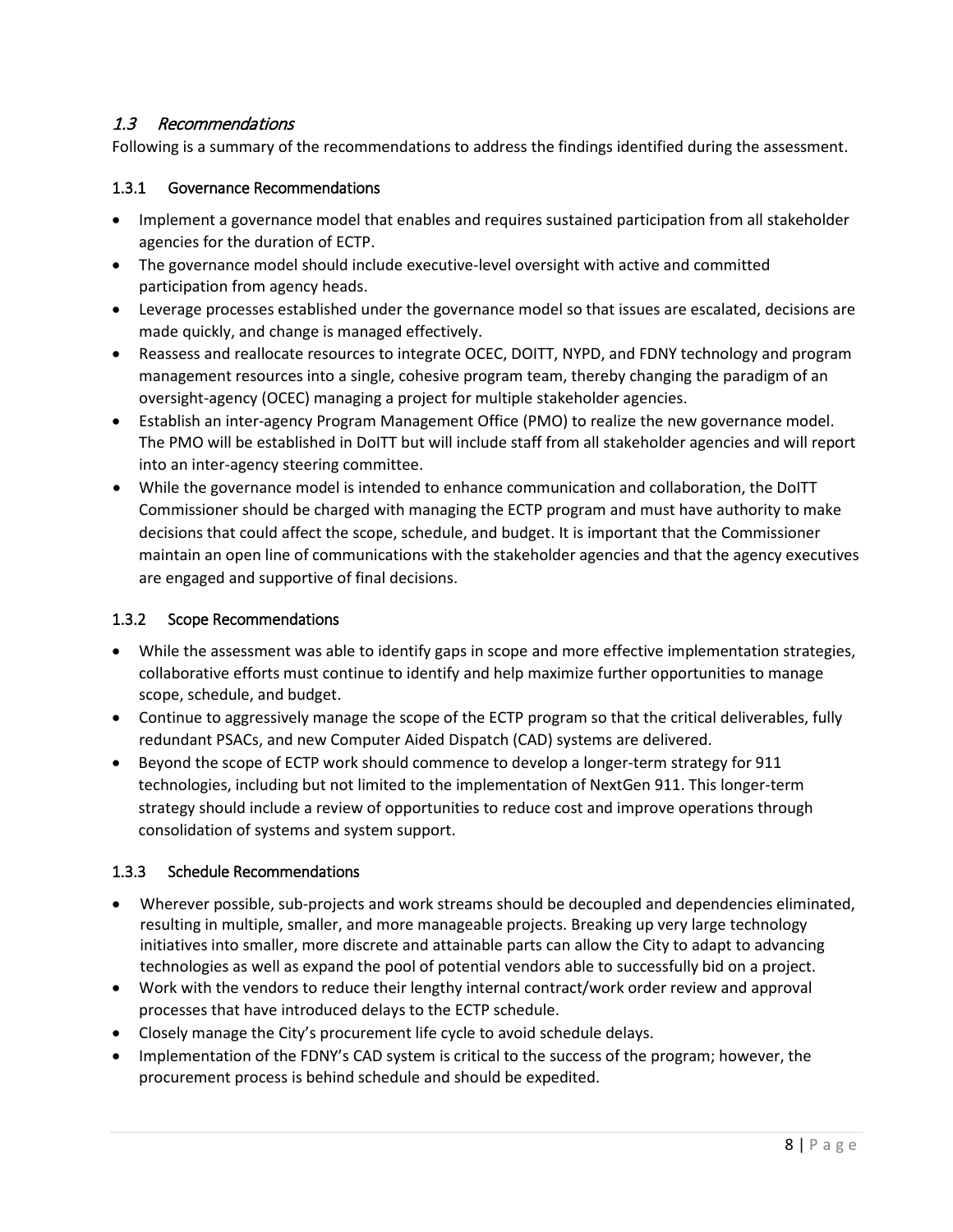#### 1.3.4 Budget Recommendations

- Develop a strategy for in-sourcing and identify city staff and resources that can replace roles currently performed by consultants.
- Ensure that the City is getting best value by developing a sourcing strategy for the remaining procurements.
- Finalize outstanding major procurements in order to solidify the budget.
- Initiate an immediate and thorough effort to quantify future and ongoing maintenance, support, and upgrade costs and work with OMB to establish a funding stream.

### 1.3.5 Vendor and Contract Management Recommendations

- Appoint a Vendor and Contract Management lead and provide staffing necessary to effectively oversee the numerous vendor engagements and contracts associated with the program.
- Eliminate layers of vendors wherever possible, so that the vendor directly responsible for delivery is communicating with stakeholders and City program management.
- Define vendor management processes, as well as tools and templates, based on best practices and existing City tools and templates.

### 1.4 Lessons Learned

The post-assessment phase of ECTP offers many opportunities for improving program and project management practices. These opportunities should also be considered and applied to other large technology projects and programs being undertaken by the City. A list of lessons learned and their Connected Leading Practices is included in the body of this report. For ECTP specifically, the City will reestablish itself (rather than the Systems Integrator) as the program leader, controlling schedule, implementation strategy, and budget. It will seek to right-source work by determining if and where City staff can replace consultants. Operational requirements will drive technology decisions. Most importantly, the City will move to integrate stakeholder agencies into both the management and execution of the ECTP program. Agency ownership in the successful outcome of the program and executive sponsorship is critical if the program is going to be successfully delivered.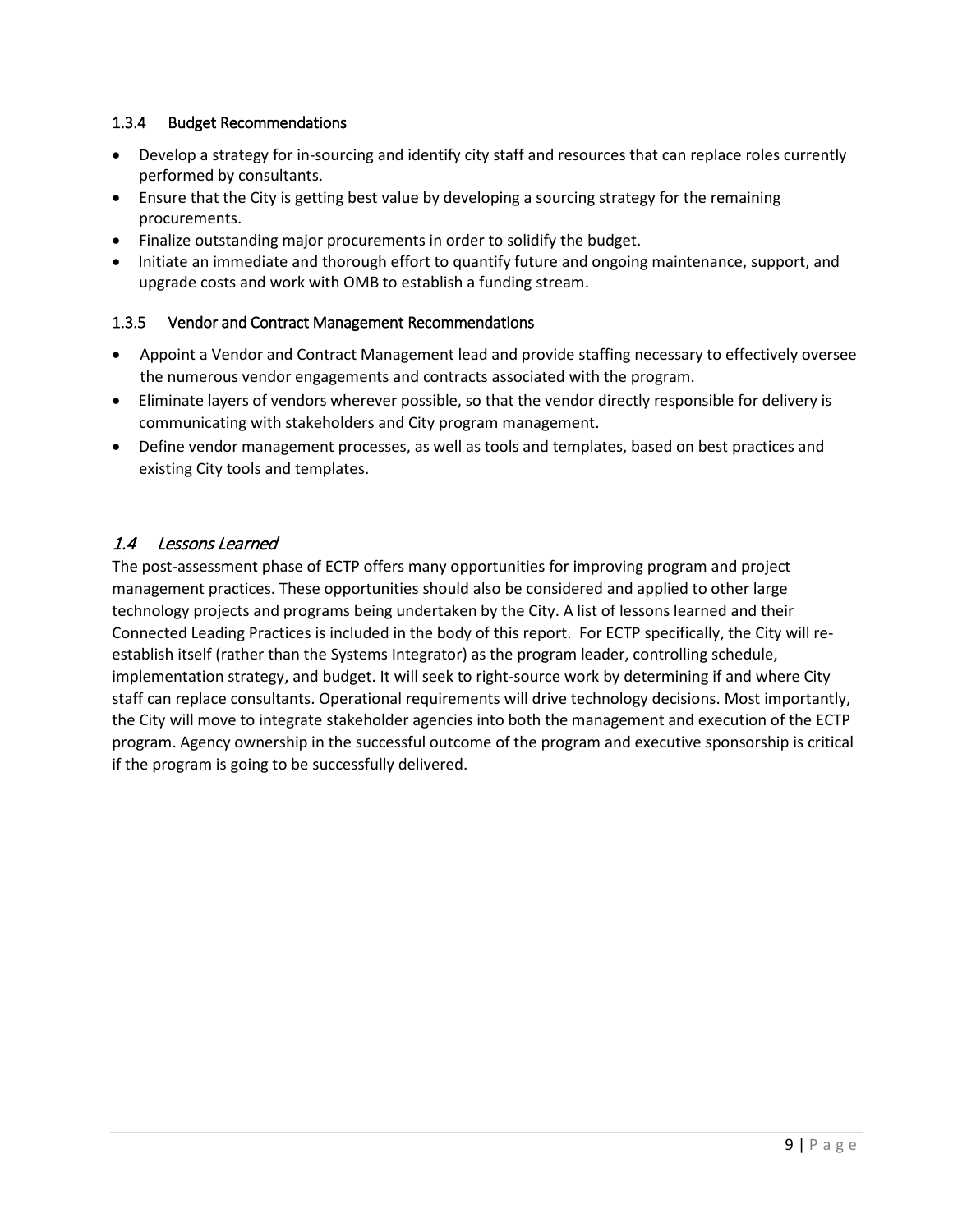## 2 Context for the Assessment

In 2004, the City began the Emergency Communication Transformation Program (ECTP), a five-year project to modernize and consolidate the 911 emergency communication system, the most complex and expansive system in the nation. City plans included the establishment of two distinct and fully redundant Public Safety Answering Centers (PSAC1 and PSAC2) or call centers. Eight years later, in December, 2011, as part of the Emergency Communication Transformation Program (ECTP) the NYPD and FDNY 911 operations were colocated into the first Public Safety Answering Center. Since then, the City has been moving towards the development of the second PSAC to ensure redundancy and at the end of calendar year 2013, the projected opening date for PSAC2 was December 2015. During a May, 2014 briefing for the City's First Deputy Mayor, it was communicated that the go-live date for PSAC2 was now delayed to February 2018. In addition to the delay, the cost was expected to increase by at least \$100 million. Finding this delay and cost increase unacceptable, and knowing the history of the troubled program, on May 18, 2014 First Deputy Mayor Shorris ordered a full assessment on all facets of the program including budget, schedule, and governance to be conducted over the following two months. First Deputy Mayor Shorris also asked the Department of Investigation and the Office of the Comptroller to conduct independent reviews of ECTP.

It was apparent that in recent years, there had been a great lack of transparency and collaboration among all stakeholders. In response, the City convened a multi-agency assessment team of the project's most senior stakeholders to ensure that the right expertise was readily available and would all be accountable for developing a go-forward strategy for program delivery. The team included representatives from the Fire Department of the City of New York (FDNY), New York City Police Department (NYPD), Department of Design and Construction (DDC), Office of Citywide Emergency Communication (OCEC), Department of Information Technology and Telecommunications (DoITT), Office of the Mayor, and Office of Management and Budget (OMB).

For the past two months, this team spent many hours a day together to conduct the assessment, with the support of both operations as well as technology units. KPMG LLP (KPMG) supported the assessment team, providing analysts who assisted the City in documenting findings, observations, and developing the recommended next steps.

The assessment included a review and validation of the scope, schedule, budget, and governance of the entire program. This report documents the objectives, key findings, and recommendations for each of these areas. Further details and supporting documentation are contained in the appendices.

Based on the efforts undertaken during this intensive review, the project scope has been revised to be more complete and accurate, the remaining costs are being reduced by nearly \$19M, and the go-live date has been pulled in by approximately 18 months from the 2018 target.

This assessment's findings are in agreement with the initial findings of the Department of Investigation's review of ECTP. The program will continue to work with the Department of Investigation to help ensure that recommendations are appropriately implemented. Additionally, the program will consider the findings and recommendations of the ongoing review by the New York City Comptroller.

In addition to this assessment of the ECTP, the Mayor's Office of Operations is coordinating a separate operational assessment of 911 call taking operations. Some items raised during the ECTP assessment, deemed to be operations-based in nature, were referred to this separate Operations review. As stewards of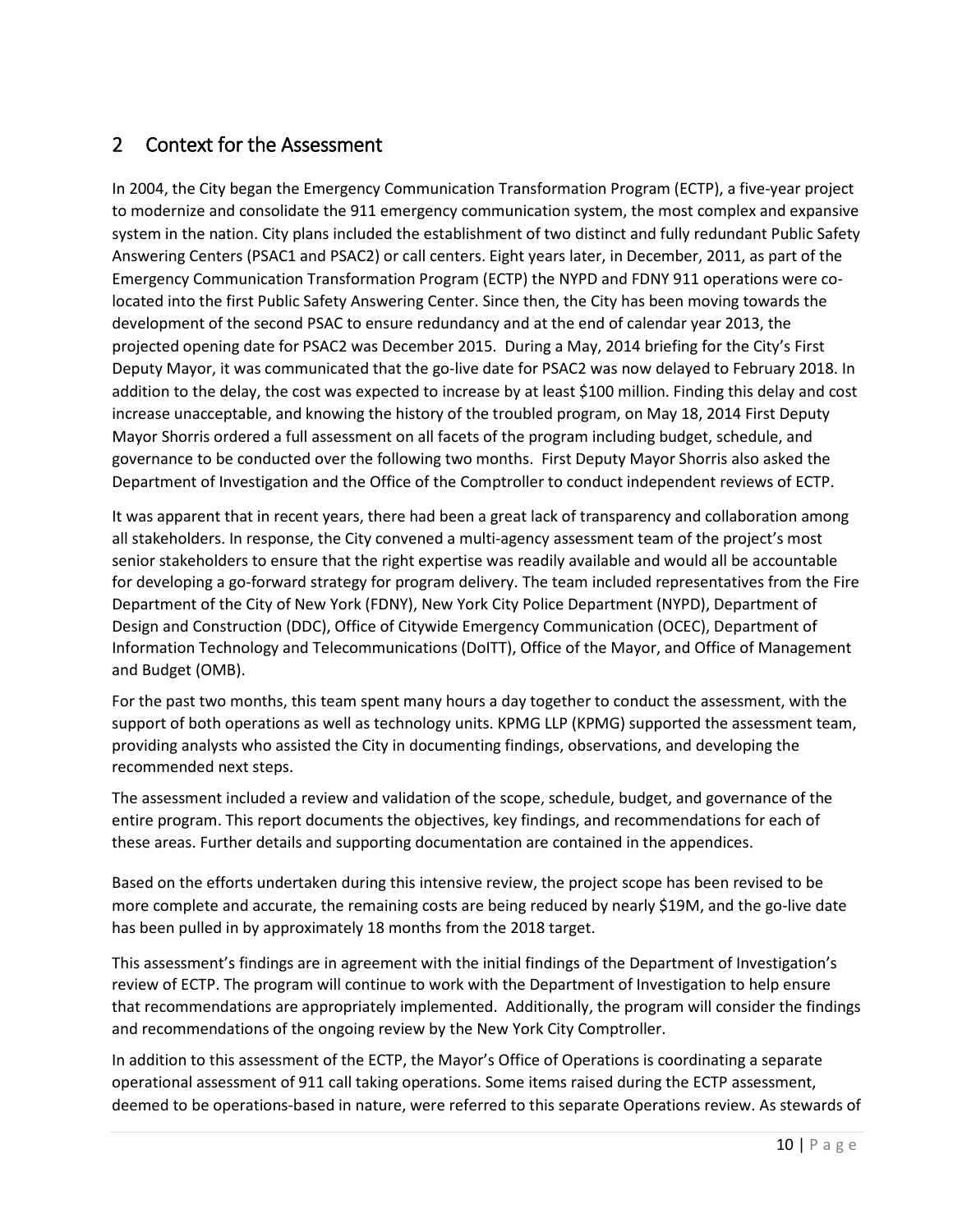the public's dollars, it was prudent of the City to halt most ECTP-related expenditures while the assessment was underway. Expenditures needed to keep PSAC1 operational, or where the DoITT Commissioner believed that an expenditure was required to avoid further major program delays and financial impacts, were reviewed and approved on a case-by-case basis.

The assessment was divided into five focus areas to allow us to conduct an effective and efficient assessment. Working groups were established for each focus area with input from subject matter experts (SMEs) and included a cross-agency evaluation team.

The five focus areas were:

- 1. Program Governance
- 2. Program Scope
- 3. Program Schedule
- 4. Program Budget
- 5. Program Vendor Management

This report documents the objectives, key findings, and recommendations for each of the focus areas above. All key findings have been developed based on extensive consultation with key stakeholders across the FDNY (Fire Department City of New York), NYPD (New York City Police Department), DDC (Department of Design and Construction), OCEC (Office of Citywide Emergency Communication), DoITT (Department of Information Technology and Telecommunications), Office of the Mayor, and OMB (Office of Management and Budget). Agencies' representation on the team included both technical and operations management staff.

At the end of the document is a section on lessons learned that can help ensure the future success of this program and other large IT projects.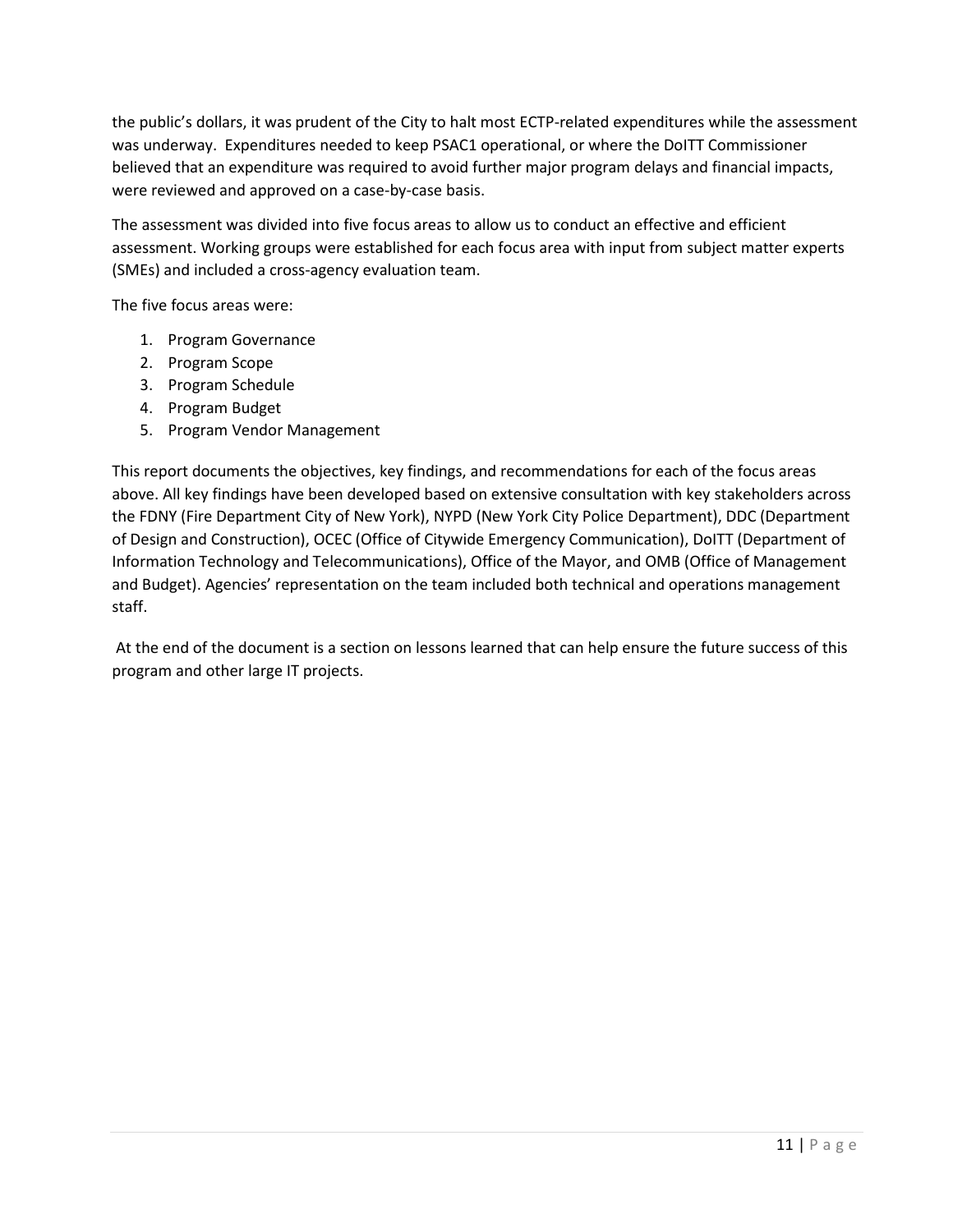## 3 Program Governance

## 3.1 Objectives

Develop a strong framework for program governance that establishes clear chains of responsibility, authority, and ongoing open communication.

## 3.2 Key Findings

- Multiple stakeholders cited the overall governance of the program as a serious and significant issue. During the program's lifetime, several governance models have been implemented to address oversight and management; however, none of these models have offered clear accountability or direction for stakeholder decision making and escalation. ECTP is a complex program, made up of several related technology and building projects. While each underlying project has had processes in place to provide oversight of its specific activities, the program did not have clear processes in place to manage its overall scope, schedule, and budget. The lack of strong governance also hindered communication and the sharing of critical information among agencies. This subsequently resulted in multiple scope and delivery changes and the development of a budget that did not fully support future operational needs.
- The City relinquished too much ownership and control to the System Integrator in the areas of schedule, maintenance, and implementation strategy. The System Integrator communicated, almost exclusively, with OCEC, leaving the stakeholder agencies with the perception that they were not included in many key discussions and decisions.
- In the past, there has been a lack of executive-level participation in, and support of, the ECTP program.
- Since August 2010 OCEC has had a clear mandate to aggressively implement the program and had exclusive control of the scope, schedule, and budget. In exercising this authority, they often did not engage the stakeholder agencies at a meaningful enough level for a program of this complexity.
- The Independent Verification and Validation (IV&V) entity currently does not provide reports to the FDNY or NYPD Executive Sponsors. As a result, the stakeholder agencies, which will ultimately be held accountable for these mission-critical software and systems, are not being provided with independent analyses and assurances that their new public safety technology systems will operate reliably and safely and that systems and software engineering disciplines are being followed.
- There are no key performance indicators (KPIs) currently used for measuring the performance of ECTP. The result is that reports to executives have been lacking in meaningful measurements that would aid them in evaluating the success of the program.

## 3.3 Recommendations

• Implement a governance model that enables and requires sustained participation from all stakeholder agencies for the duration of ECTP.

To address deficiencies in the current governance model and an approach to oversight and program management, the assessment team developed a proposed governance model. This model is focused on key governance functions and a number of high-level roles and responsibilities. It provides the framework required to establish a set of responsibilities, processes, and procedures for the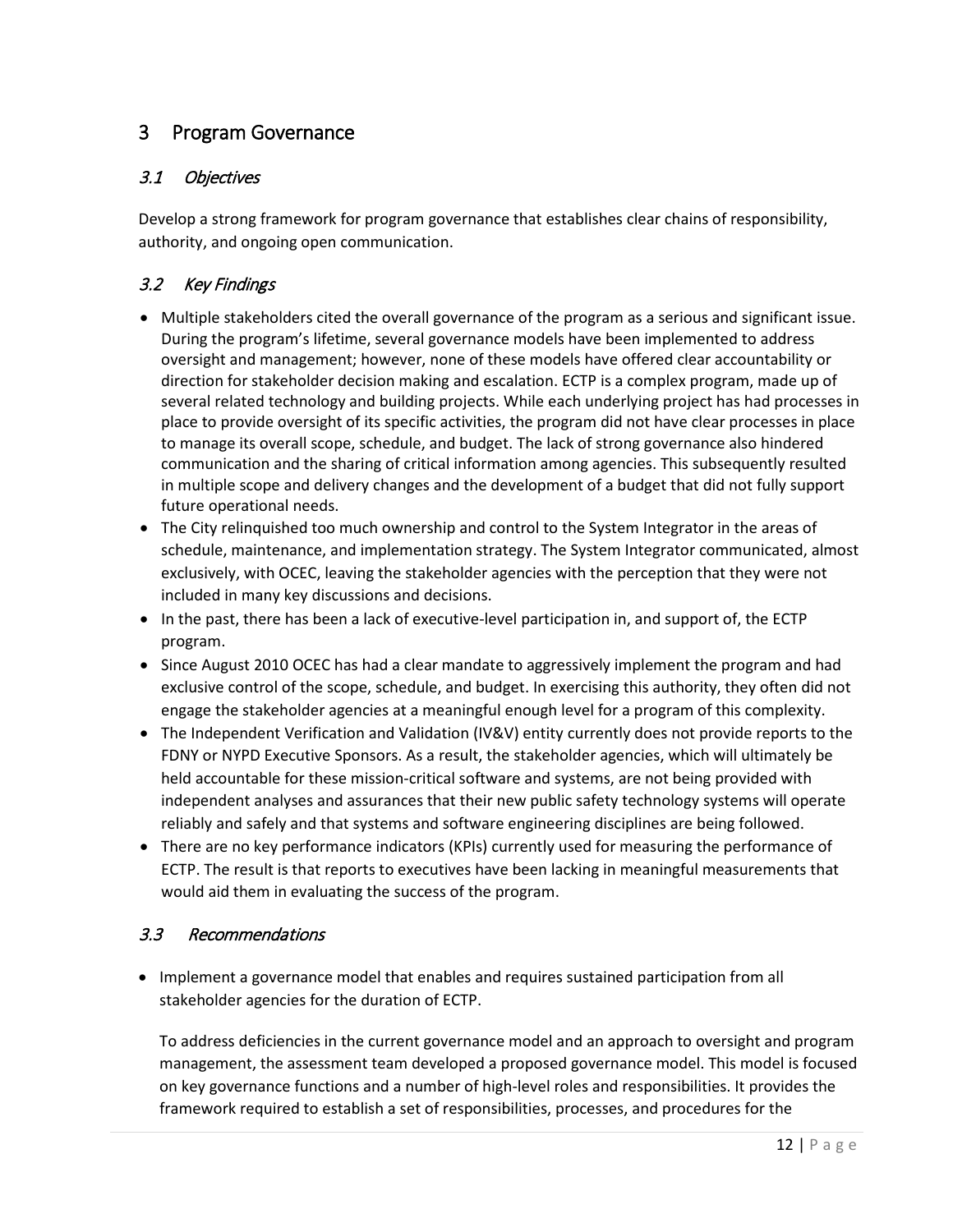oversight, management, and control of ECTP. Agency ownership in the successful outcome of the program and active and committed participation from agency heads is critical if the program is going to be successfully delivered. A key characteristic of this governance model is the focus on crossagency integration. This is achieved through integrated teams, wherever possible, and the recognition that key stakeholders are critical to informing and driving ECTP decision making. This model is designed to leverage governance processes so that issues are escalated, decisions are made quickly, and change is managed effectively.

The proposed governance model (see figure below) has four levels of governance – Executive Sponsors, Steering Committee, Program Management Lead/Program Management Office (PMO), and Project teams. It illustrates which functions reside at the individual project level and which belong to the PMO.

Clearly defined roles and responsibilities will reduce the current confusion around ownership and also help to ensure successful adoption of the revised governance structure. Each governance group must be accountable for their assigned roles for Program success. Detailed responsibilities have been outlined in the form of a RASCI (Responsible, Accountable, Supportive, Consulted, Informed) model. This includes each level within the Governance structure, as well as the Program Management and Integration Management Leads. Responsibilities have been assigned for each of the core Program Management functions.



**Figure 1 – ECTP Governance Structure**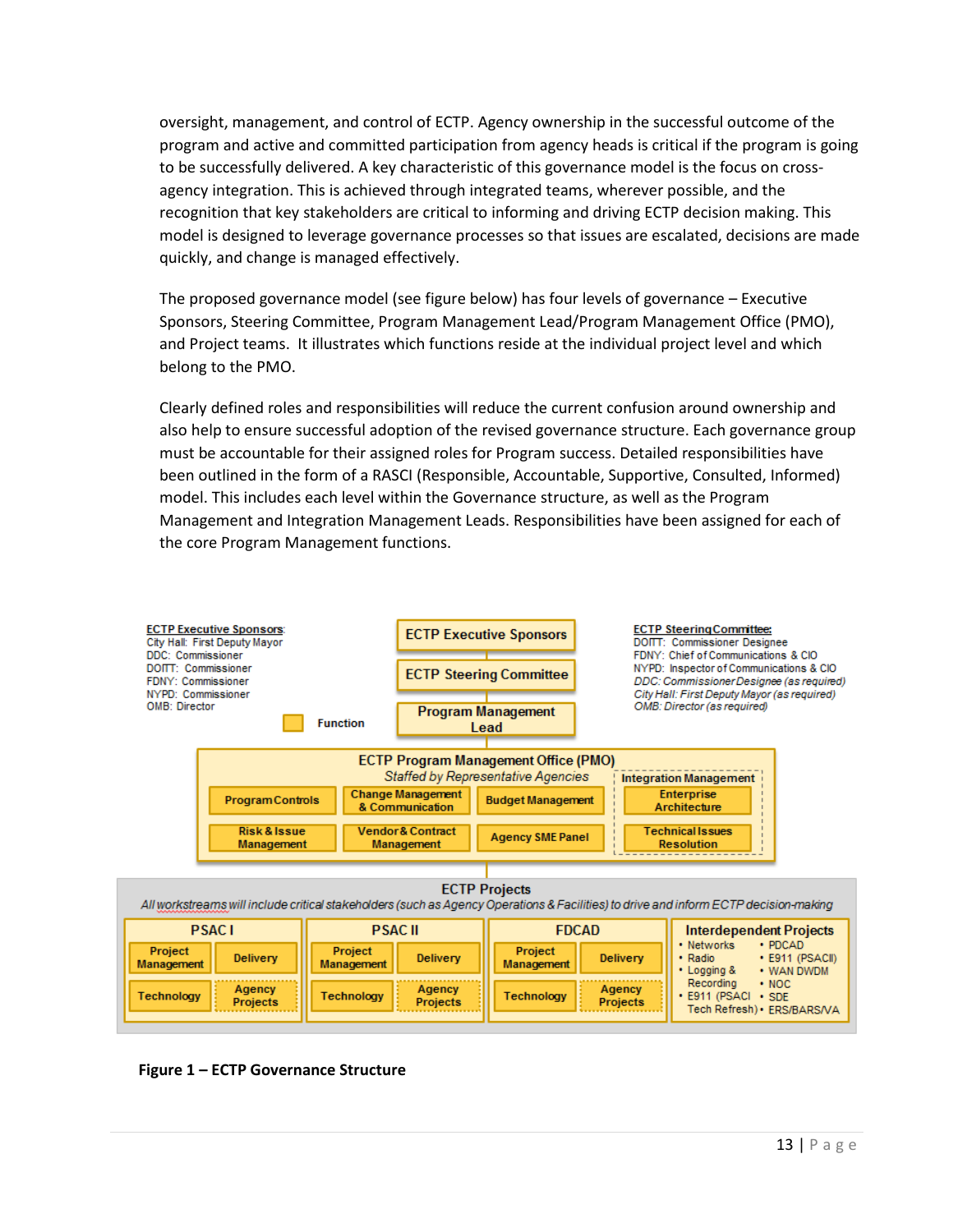#### • Establish a cross-agency integrated Program Management Office

- OCEC, DoITT, NYPD, and FDNY technology and program management resources should be integrated into a single, cohesive program team, thereby changing the paradigm of an oversight agency (OCEC) managing a project for multiple stakeholder agencies. The Program Management Office (PMO) should be established to commence realization of the governance model, and the establishment, implementation, and refinement of project and program management processes. The PMO should be established in DoITT but will include staff from all stakeholder agencies and would report into an inter-agency steering committee. It should include critical components, such as standard program reporting, budget oversight, ongoing issues and risk management, and change controls. Project and program management processes, tools and templates should be defined by the PMO based on best practices and existing tools and templates. This can also include the training and education of project managers to ensure alignment and consistent understanding of the overall responsibilities and processes.
- Assign resources to Governance Structure Assign resources for the roles outlined in the organization structure. Based on the organization structure developed, the ECTP Steering Committee should form a consensus on the appropriate resource allocation. Resources should be assigned in a collaborative approach that focuses on skill alignment, and agency inclusion.
- IV&V Vendors should report directly to City Hall and stakeholder agencies An Independent Verification & Validation (IV&V) program strives to improve software reliability and quality through effective applications of systems and software IV&V methods, practices, and techniques. Software IV&V has been demonstrated to be an effective technique on large, complex software systems (such as those undertaken as part of ECTP) to increase the probability of software being delivered that meets requirements. IV&V deliverables and reporting should be provided to the program executive sponsors that will ultimately be accountable for the software systems.
- KPIs should be established and sent by the PMO to the ECTP Executive Sponsors and ECTP Steering Committee.
- While the governance model is intended to enhance communication and collaboration, the DoITT Commissioner will be charged with managing ECTP and must have authority to make decisions that could affect the scope, schedule, and budget. It is important that the Commissioner maintain an open line of communications with the stakeholder agencies and that the agency executives are engaged and supportive of final determinations.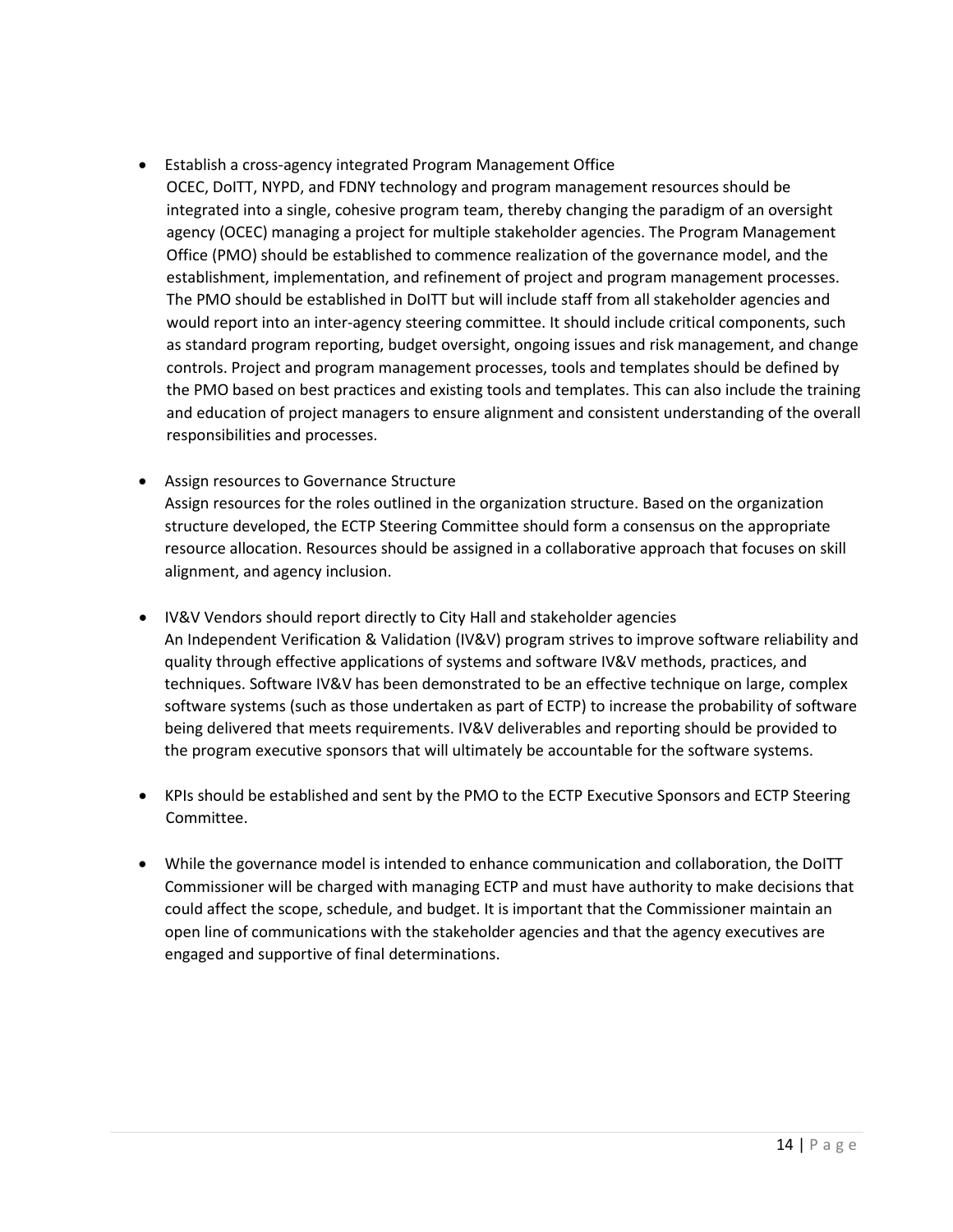## 4 Program Scope

## 4.1 Objectives

Confirm the current ECTP scope and identify all associated dependencies. Document any gaps in the scope, develop options for remediating these gaps, and determine the related costs. Help ensure that all items included in the scope are necessary to complete the ECTP and that the implementation approach is expedient and cost effective.

## 4.2 Key Findings

The assessment revealed a lack of clarity and agreement regarding the precise scope of ECTP as well as which technologies or work directly impacted and influenced other critical components of the program. It was also apparent that some past-scope decisions had been based on whether an item met the program's predetermined budget and time line criteria regardless of its necessity. Key scope findings include:

- The ECTP program was designed based on the best technologies available at the time. However, ten years into the program's implementation there are newer technologies available. The latest 911 technology standards, (known as NextGen 911), will require technology to be replaced in order to include functionality, such as allowing text message communications with 911.
- A maintenance and support structure was not put in place as phases of ECTP were implemented. Without that structure, maintenance and equipment refresh needs were rolled into the scope of ECTP. The assessment identified 10 items that are necessary to maintain current and effective 911 operations but are not within the scope of ECTP.
- There have been examples of business processes not changing to accommodate newer technology. One of the program open issues identified related to radio equipment is that the vendor has been unwilling to accommodate an agency request to provide a graphical user interface (GUI) on new radio equipment that more closely resembles agency's legacy display. Program costs could be avoided and effort saved if agencies could adapt their operational processes for the GUI, a modern interface standard.
- A major challenge in managing a program as large as ECTP, being executed over several years and across multiple agencies, is the difficulty developing a project scope with enough detail to support a firm schedule and budget. In lieu of a well-defined scope, the program has been challenged to define each component and initiative within the program, in real time.

Following is a summary of pre-assessment scope and the Previously Excluded Requirements that have been added to the scope during this assessment. These are categorized within the program's three major work streams: 1) PSAC2, 2) Fire Department Computer Aided Dispatches (FDCAD), and 3) PSAC1. Current scope items represent the planned initiatives where funding has been allocated or is in the process of being spent. Requests indicate requirement gaps that are either unplanned, are not deemed critical, or have not been formally approved as being within the scope of ECTP prior to the assessment.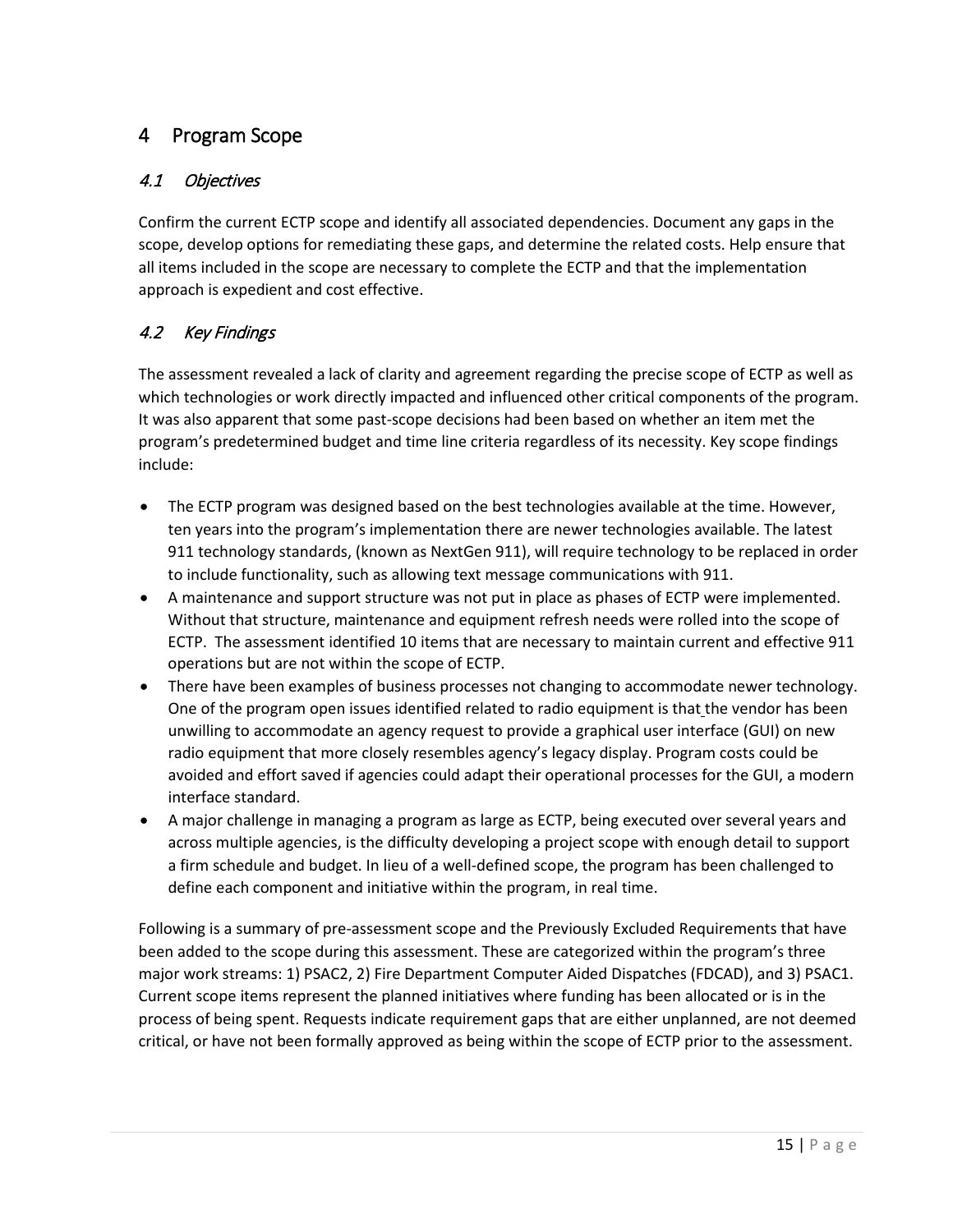### **PSAC2**

The main objective for the Public Safety Answering Center 2 (PSAC2) located in the Bronx is to design and build a redundant, load-balancing Public Safety Answering Center (PSAC) facility to support NYPD, Fire, and EMD call taking and dispatch operations. The following is PSAC2's scope:

#### **Current:**

- Design, procure, install and test local area networks at PSAC2 for NYPD and FDNY 911 Telephony, CAD & Logging and Recording, Administrative Applications & Distributed Enterprise Services. DoITT build out of supporting services such as administrative PCs, VOIP Administrative Telephony, Wireless Access Points, and Enterprise Printing Services.
- Configure, Procure, Install and test an IP based radio console sub-system that interfaces with the existing citywide analog infrastructures
- Augment the existing NYPD and FDNY microwave systems to accommodate radio audio and radio data communications into and out of PSAC2.
- Remediate 22 Remote Radio sites that will provide transport of radio audio and data communications into and out of PSAC2. Six sites need extensive remediation work prior to augmenting the microwave and radio audio routing sites.
- Design, procure, install, and test a 911 Telephony System at PSAC2 (VESTA 4.x).
- Project management for the integration of E911 Telephony and all other sub-systems into the ECTP2 System.
- Verizon plant work for trenching, conduit installation, fiber and copper cabling into PSAC2.
- Develop a production-like Solution Development Environment (SDE) and third-party interfaces (TPI) to support testing for the complete SDLC, integration testing of the hardware and software components implemented at PSAC2, dual data center operations, and high availability/failover testing.
- Implement ERS/BARS/VA System at PSAC2 that duplicates the system at PSAC1.
- Project management for the integration of ERS/BARS/VA and all other subsystems.
- Implement Logging and Recording Analog Solution at PSAC2 that will index data related to telephony, radio traffic, events within the CAD systems, ERS, and shall synchronize/replicate storage arrays between PSAC1 and PSAC2.

#### **Previously Excluded Requirements Now in Scope:**

- Creating a maintenance network for each agency using Virtual Local Area Networks (LANs) on ECTP following the existing PSAC1 network monitoring services model.
- Creating a Centralized Network Operations Center (NOC) with 24x7x365 monitoring capability of PSAC2 systems.
- Outfit FDNY administrative PCs (non-911) with dual Network Interface Cards wired to diverse LAN closets to achieve network redundancy at the end point (PCs).
- Installing NYPD radio equipment in a separate specially built PSAC2 Radio Room.
- Providing connectivity between the Bronx Central Office and Queens Central Office to the two DoITT/FDNY Ultra High Frequency (UHF) simulcast radio system prime sites.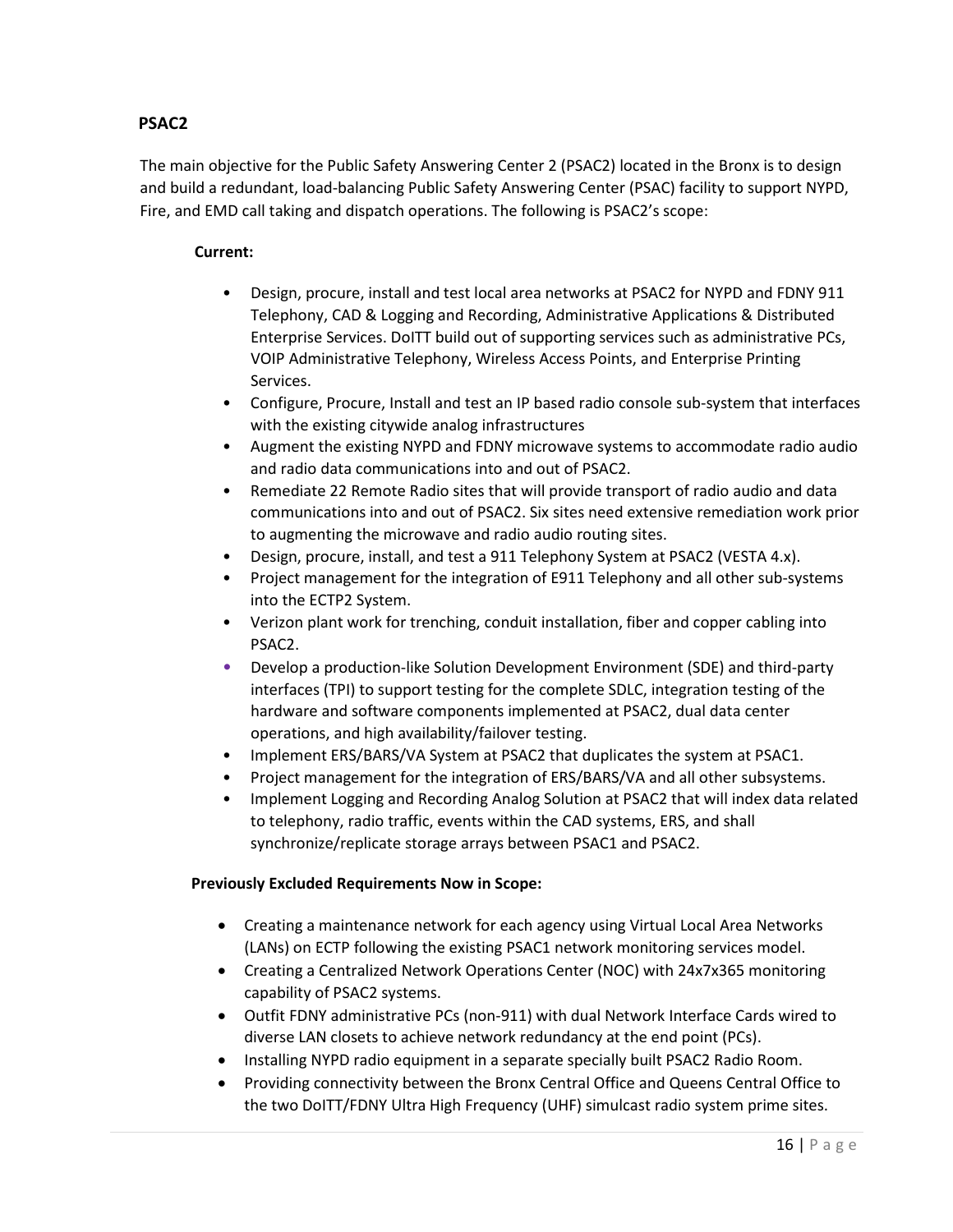- Creating an ECTP2 microwave radio overlay to accommodate NYPD future growth capacity needs. An overlay allows for two microwave signals to be sent between single microwave dishes.
- Purchasing administrative workstations for NYPD (~200) and FDNY (~160)
- Remove NICE Inform Matrix super-user feature from the Logging & Recording implementation due to changes in network design.
- Testing of third-party applications on PSAC2 Tape and Records workstations running Logging & Recording (e.g., E-Subpoena, McAfee EPO, MS Office®, etc.).
- Incorporating power, space, and cooling gaps into updated PSAC2 data center design
- Incorporating cabling gaps into updated PSAC2 infrastructure cabling design

### FDCAD

Currently, FDNY is working with two separate Computer Aided Dispatch (CAD) systems that are both close to 40 years old; one system is supporting the Fire Department and the other is supporting Emergency Medical Services (EMS). These legacy CAD systems will not be migrated to PSAC2. FDNY is required to build a new CAD system, which will integrate with FD and EMS CAD, as well as interface with the newly built NYPD CAD. FDNY has selected the technology solution (Intergraph); however, the procurement to implement this technology has not yet taken place.

Following are the scope findings for FDCAD.

#### **Current:**

- Build a system configuration (PSAC1 and PSAC2) that features multi-path redundancy both within the PSACs (segmented into server zones) and between the two PSACs.
- Purchase and install workstations at PSAC1, PSAC2, Bronx & Queens COs, 1MTC, EMS Stations, etc. that will support Intergraph, Starfire, and EMSCAD. Workstations (aside from those at PSAC2) must be installed in advance of FDCAD go-live in PSAC1. Starfire and EMSCAD systems will be retired at FDCAD cut-over.
- Build an interface between the FDCAD and NYPD CAD to replace the current I/CAD incident event information interface with Starfire and EMSCAD.
- Purchase a Commercial Off-The-Shelf (COTS) product that contains hospital diversion codes for both the Dispatch Center and mobile computers in ambulances.
- Implement a geographic mapping solution that uses the most comprehensive and dependable map base to support the CAD's map centric system.

#### **Previously Excluded Requirements Now in Scope:**

- Providing a mobile data wireless solution (Radio Data Link Access Procedure, NYCWiN, Verizon, other) with considerable bandwidth using RD-LAP (19.2 kbit/sec).
- Purchasing and installing Mobile Data Computers (MDCs) for FDNY and EMS vehicles (~1183 units) to run the Intergraph mobile application.
- Creating interfaces to FDNY proprietary applications (22 interface control documents) to interoperate with FDCAD.
- Creating user authentication on Mobile Data Centers and voluntary hospital personnel control.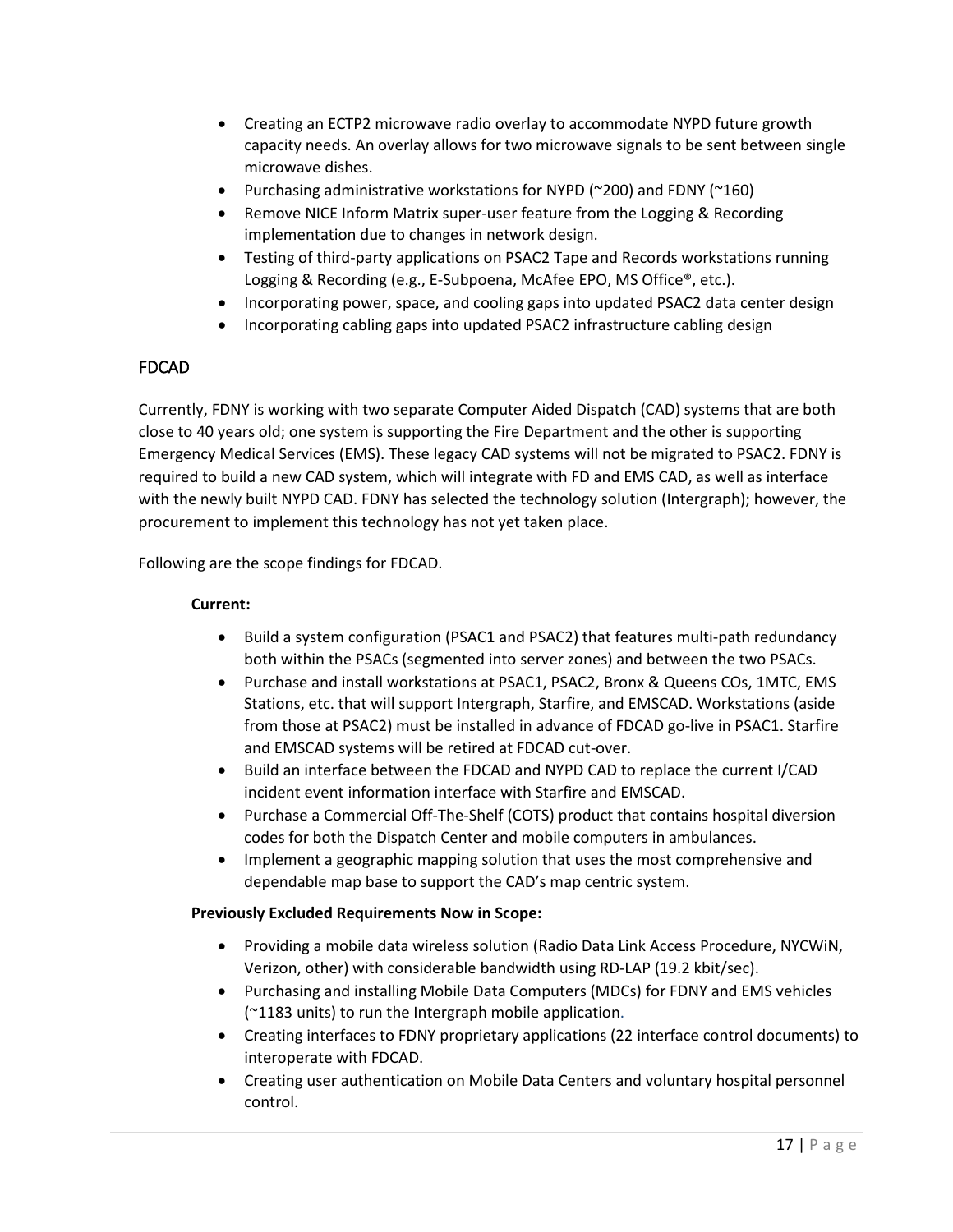## PSAC1

PSAC1 is the City's current, functionally operational, primary 911 call center. However, the longer PSAC1 continues to serve as the primary site without PSAC2 being available and operational for 911 call taking and dispatch, the greater the risk to 911 call center operations. There are also long-standing quality of life considerations that are important for morale that should be resolved in both the short and long term. When PSAC2 is operational, it will have a direct impact on the operations and required upgrade and maintenance of PSAC1.

Following are the scope findings for PSAC1.

#### **Current:**

- Construct System Development Environment (SDE) lab at 11 Metro Tech Center for testing integrated code.
- Establish a consolidated Network Operation Center (NOC) utilizing internal resources and tools
- Engineer, procure and install equipment for an integrated test facility at PSAC1 with the capability to support testing for the complete Software Development Life Cycle (SDLC), perform integration testing of the hardware and software components implemented at PSAC2, and support dual data center operations testing and high-availability/failover testing.
	- This Includes procuring and installing:
		- o Base Infrastructure/Network
		- o Logging and Recording and Storage
		- o E911 Telephony (VESTA)
		- o FDCAD and PD I/CAD

#### **Previously Excluded Requirements Now in Scope:**

• None

#### 4.3 Recommendations

Ongoing Scope Management

- While the assessment was able to identify gaps in scope and more effective implementation strategies, ongoing collaborative efforts must continue to identify and maximize further opportunities to manage scope, schedule and budget.
- Continue to aggressively manage the scope of the ECTP program, so that the critical deliverables, fully redundant PSACs and new CAD systems are delivered.
- Evaluate and develop the proposed solutions for NOC operations at PSAC1 and PSAC2 with the involved agencies. This should include a cost/benefit analysis.
- Confirm agreement with all stakeholders on the requirements for building the network and infrastructure at PSAC2.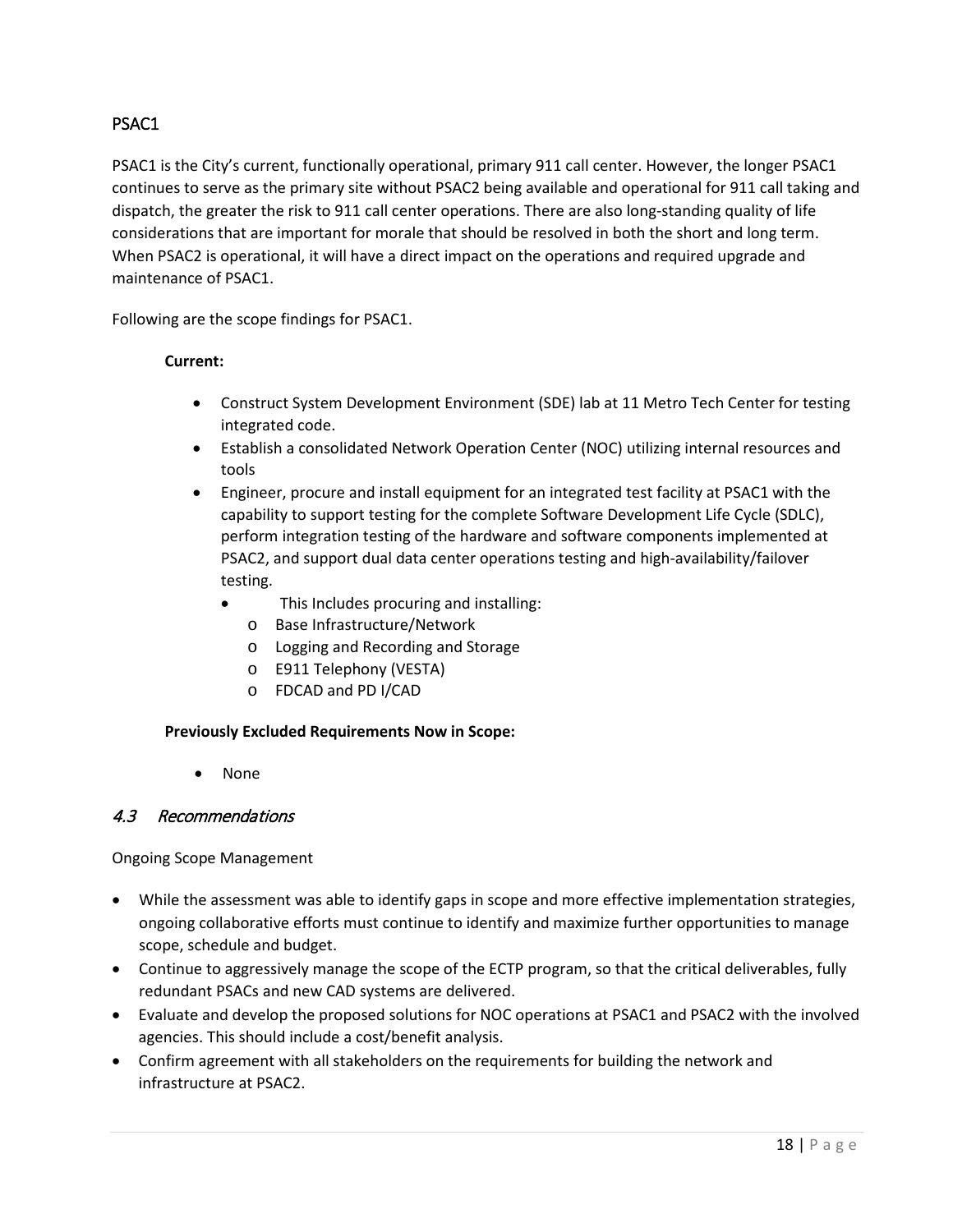- Embrace a greater openness to adopting, and adapting to, changes in business processes when making technology decisions.
- Leverage existing infrastructure to facilitate upgrades and avoid developing unnecessarily redundant systems.

#### NextGen 911 Strategy

• Outside of the ECTP scope, work should commence to develop a longer-term strategy for 911 technologies, including, but not limited to the implementation of NextGen 911. This longer-term strategy should include a review of opportunities to reduce cost and improve operations through consolidation of systems and system support.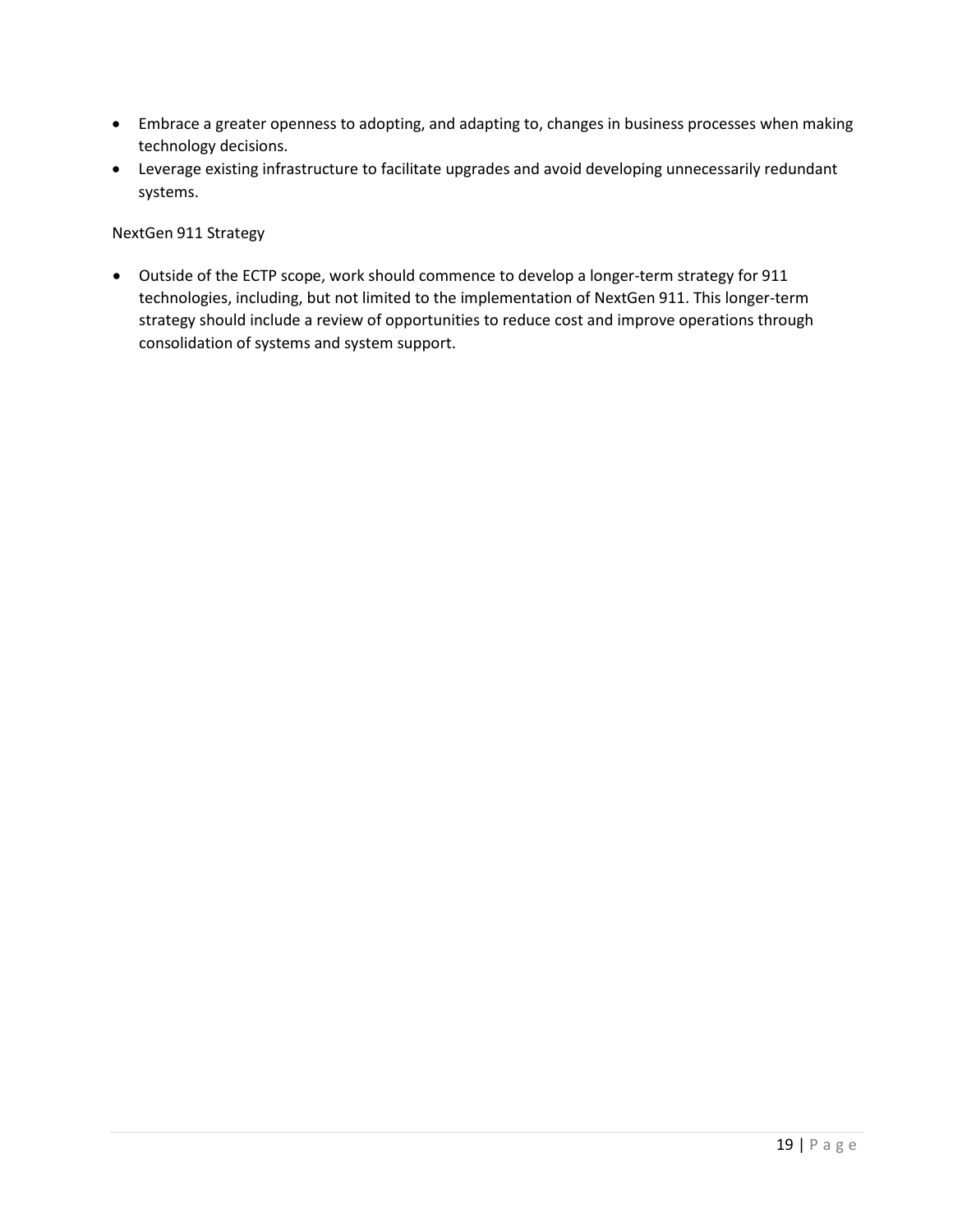## 5 Program Schedule

## 5.1 Objectives

Determine why the original published go-live date for First Call at PSAC2 was delayed from December 2015 to February 2018 and the status of the existing ECTP schedule; identify all omissions, interdependencies, and critical path tasks and develop strategies for bringing this date back in.

## 5.2 Key Findings

- To date, ECTP has been managed as one extremely large project with many interdependencies and highly complex initiatives scheduled to be executed sequentially and with all the items considered critical to the program's success. In reality, not all the initiatives are required to be completed sequentially and several can be decoupled and delivered independently of ECTP and, in doing so, reduce the overall duration of the program.
- Project plans had not included necessary upgrades to 22 remote radio sites. Adding the site upgrades to the plan was the main reason for the delay in the program's scheduled completion date until February 2018. The assessment uncovered that the remediation could be managed incrementally and concurrently outside of the program schedule, thereby not impacting the delivery of the program's remaining components.
- There was considerable ambiguity regarding the scope of ECTP. The pre-assessment schedule did not include all relevant ECTP tasks and was affected by the inconsistent management of scope changes, a lack of stakeholder engagement in the development of an Integrated Master Schedule (IMS), and a lack of visibility of schedule dependencies. Now that the breadth of previously excluded requirements is better understood, a high-level IMS has been created, and it is clear that the previously planned December 2015 estimate is not a viable completion date. Most of the major components of the program (i.e., PSAC2 and the FDCAD will be completed in 2016 with the final phase of the program (completion of PSAC2) completed in 2017.
- The pre-assessment ECTP schedule was not an IMS or aligned with any other agencies' interdependent project schedules, thereby increasing the potential for unidentified critical path dependencies and for entire projects and their associated tasks to be overlooked. Training of operators and dispatchers on FDCAD is one such example of a task that was not included. Training activities should be included in the IMS, as they have potential to impact the overall schedule going forward. In addition, the durations of certain tasks, such as the agency operations transition tasks, are estimates based on assumptions that have not been reviewed, vetted, and accepted by key stakeholders.
- The System Integrator's lengthy internal contracting processes have adversely impacted the program schedule and been compounded by the City's own procurement cycle.

## 5.3 Recommendations

- Sub-projects and work streams should be decoupled and dependencies eliminated, resulting in multiple, smaller, and more manageable projects.
- Assess the current ECTP work streams against the agency-related projects/efforts to determine if additional work streams need to be added to the integrated program-wide schedule.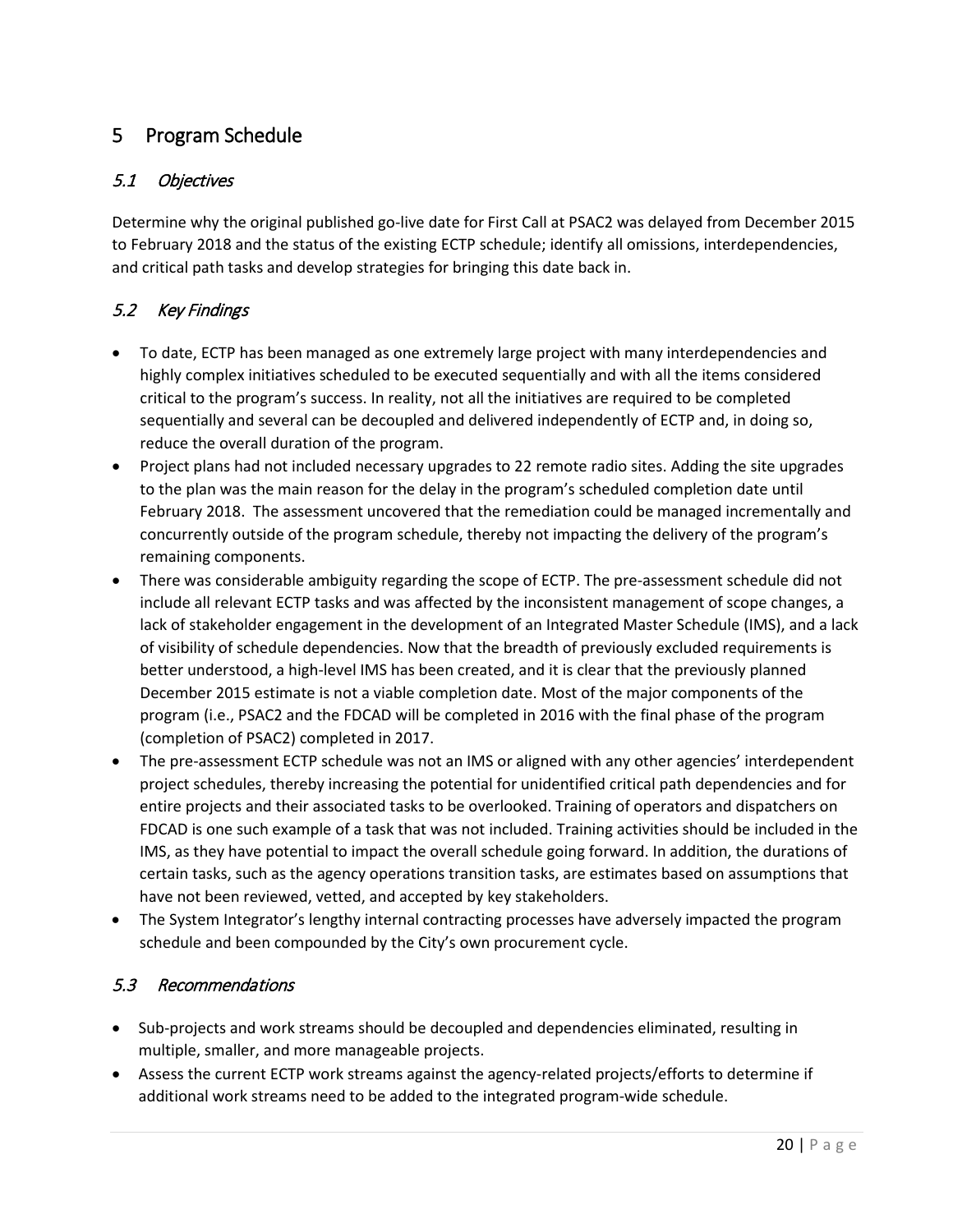- Aggressively manage the critical path items such as approving the high-level network design, providing vendors with notices to proceed, and negotiating outstanding contracts to help ensure that they occur on schedule.
- Continue the ongoing exercise of assessing options for reducing scope, task durations, and dependencies within the IMS.
- Work with the vendors to reduce their lengthy internal contract/work order review and approval processes that have introduced delays to the ECTP schedule.
- Closely manage the City's procurement life cycle to avoid schedule delays.
- Implementation of the FDNY's CAD system is critical to the success of the program; however, the procurement process is behind schedule and should be expedited.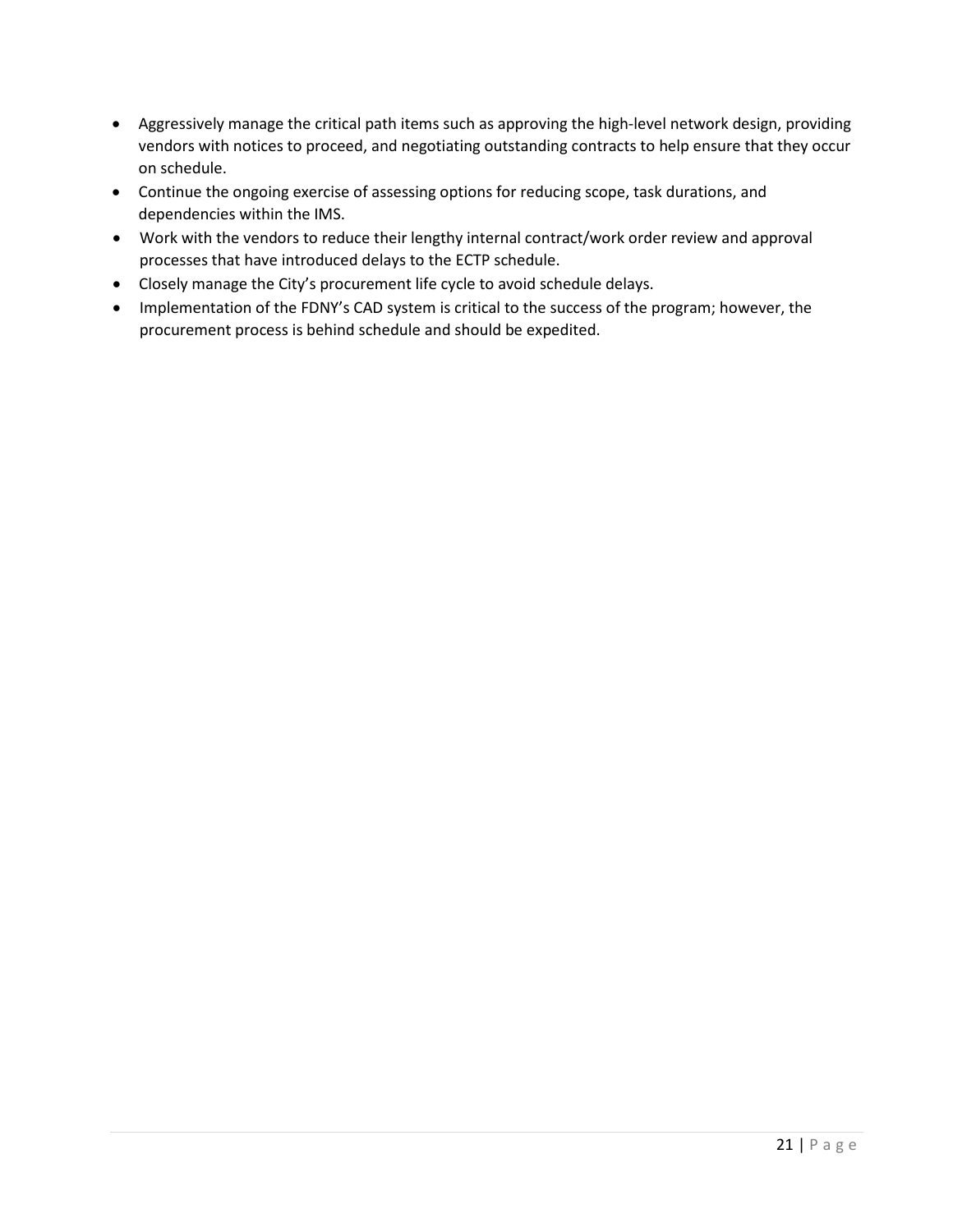## 6 Program Budget

## 6.1 Objectives

Review the \$2.03 billion ECTP capital budget to gain a clear understanding of the funds spent to date, identify any additional costs associated with material gaps identified during the assessment, and find savings opportunities or alternative funding sources as needed.

## 6.2 Key Findings

• The City can reduce the costs of certain tasks and achieve a more responsible budget by removing select work from the scope of vendor contracts that can be performed by City staff, by changing certain technology decisions, and by de-scoping unnecessary work.

In order to maximize efficiency and determine areas where funding could be put to better use, analysis was focused on the Northrop Grumman contract, as the current value, including pending Change Orders (CO), was captured as \$285.2 million.

Seven distinct, high-value areas of the Northrop Grumman contract were analyzed by representatives from FDNY, NYPD, OCEC, DoITT, and OMB in order to identify potential areas for cost savings. Analysis focused on areas for potential insourcing, activities not required for go-live, and opportunities for contract renegotiation. Further, the participants confirmed that cost estimates were reasonable based on the information available and that the scope of work was required and relevant. The seven areas analyzed included:

- 1. Networks and PSAC2
- 2. Logging and Recording
- 3. Performance Monitoring
- 4. NYPD and FDNY Radio
- 5. Systems Development Environment (SDE)
- 6. Program Management Office (PMO) / Systems Engineering Organization (SEO)/Tools
- 7. Facilities

Of these seven areas, three were identified as having potential cost avoidance. A brief description of these areas is provided below:

 **Logging and Recording:** Forecast Item 14 (FI14) is for the replacement of deep archive equipment. It was noted that the costs for one year of warranty, maintenance for years two through five, and on-site support for years one through five were rolled into the product at a cost of \$7.3 million. Initial analysis suggested that \$2.6 million of the ECTP capital budget should not and cannot be applied towards these maintenance expenses and should be reallocated appropriately, to capitaleligible costs. Also, the assessment team determined that support can and should be in-sourced.

Additional analysis suggested changing the implementation approach of the core logging and recording infrastructure which will result in an additional savings of \$25 million.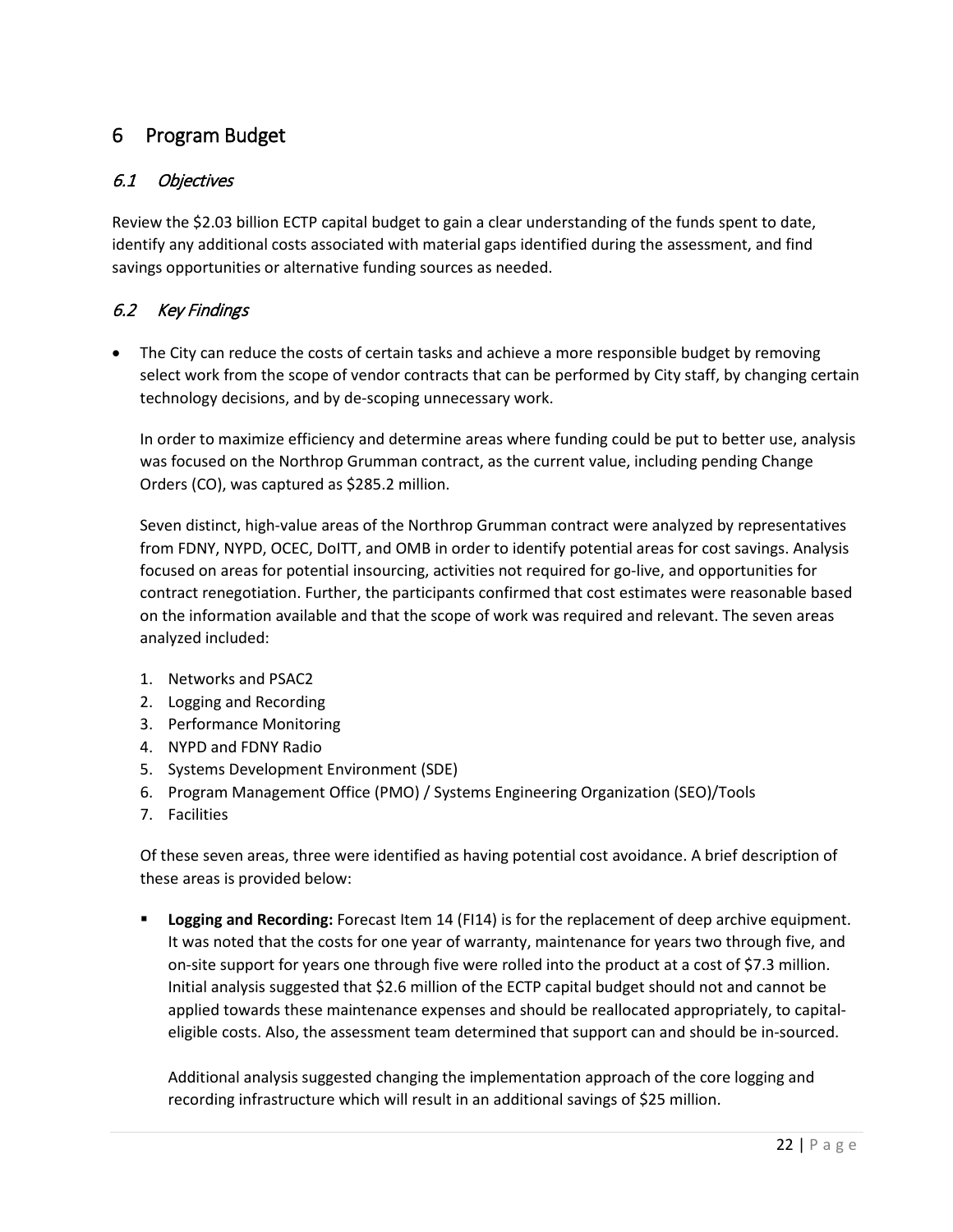- **Performance Management:** \$6.1 million was allocated for the performance management work stream. Representatives from FDNY, NYPD, and OCEC agreed that because the work has already been done by the City to capture and report operating metrics for the 911 call centers, additional performance monitoring is not immediately required. This therefore represents cost avoidance of \$6.1 million to the ECTP capital budget. If a later determination is made that additional reporting is required, some funding will need to be restored to the ECTP budget.
- **PMO/System Engineering Organization (SEO)/Tools:** Change Order 38 (CO38) requests additional funding to realign and increase the Northrop Grumman staff supporting the PMO and SEO for \$7.9 million. If the City opts to convert the additional positions to government jobs replacing the proposed contractor positions, there is a potential cost avoidance of up to \$5.2 million.
- Requirements that were previously not included in the scope that are critical to go-live and are not funded.

Representatives from FDNY, NYPD, OCEC, DoITT, and OMB reviewed the current scope of the ECTP and identified gaps required for go-live. Additional details on the gap analysis conducted can be found in Section 4 – Assessment of the Project Scope.

The tables below illustrate the ECTP capital budget breakdown including the estimated costs for Previously Excluded Requirements as well as potential reductions in the spending plan. The current ECTP capital budget was \$2.03 billion. FMS indicates that \$1.7 billion has been committed (contracted), with \$1.3 billion liquidated (spent) of that contracted amount. Three hundred and sixty two million dollars remains under contract but unspent, and \$143 million remains uncommitted. There is an additional amount of \$234million available in the budget for new funding requests.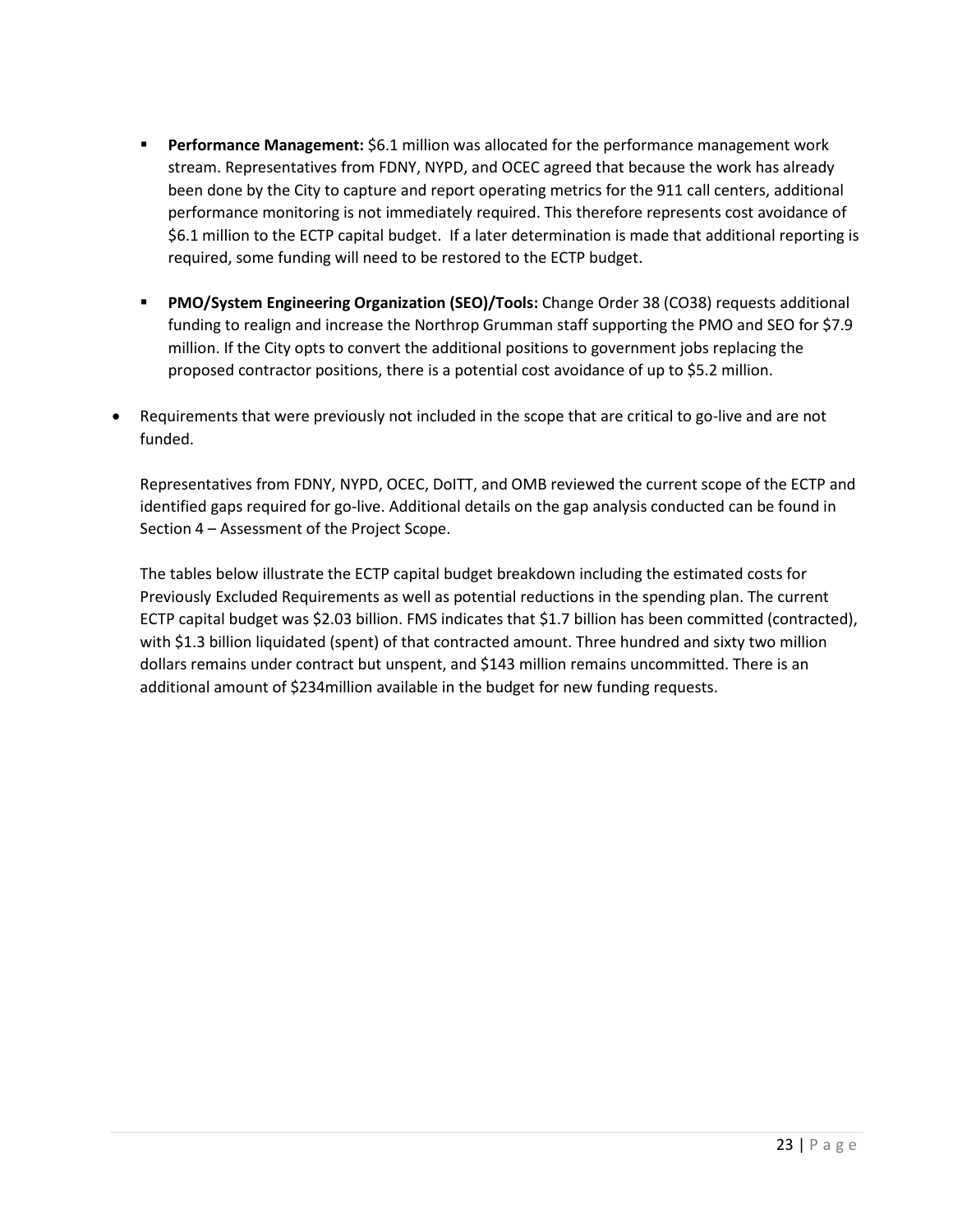| <b>ECTP Capital Allocation Summary - based on FMS</b> |                        |   |                 |  |  |  |  |
|-------------------------------------------------------|------------------------|---|-----------------|--|--|--|--|
| <b>Contracted</b>                                     |                        |   | \$1,655,000,000 |  |  |  |  |
|                                                       | Contract, Liquidated   |   | \$1,293,000,000 |  |  |  |  |
|                                                       | Contract, Unliquidated |   | \$362,000,000   |  |  |  |  |
| <b>Not Contracted</b>                                 |                        |   | \$143,000,000   |  |  |  |  |
|                                                       |                        |   |                 |  |  |  |  |
| <b>Pre-assessment Forecasted</b>                      |                        | S | 234,000,000     |  |  |  |  |
|                                                       |                        |   |                 |  |  |  |  |
| Subtotal (Pre-assessment)                             |                        |   | \$2,032,000,000 |  |  |  |  |

The assessment identified requirements that are required and must be added to the scope for ECTP go-live that represent an additional \$34 million. But with identified savings of \$53 million, the new estimate to complete the remaining work in the program, including requests, is \$358 million, which is an overall reduction of \$19 million. It is important to note that both the cost of additional requirements and the savings are best estimates as of the date of this report. The City is confident that ECTP will be completed within, or below, the remaining ECTP capital budget.

| <b>ECTP Balance of Remaining Funds based on FMS</b> |    |             |  |  |  |  |
|-----------------------------------------------------|----|-------------|--|--|--|--|
| <b>Remaining funds available to ECTP</b>            | Ş  | 377,000,000 |  |  |  |  |
|                                                     |    |             |  |  |  |  |
| Previously excluded requirements (Added to scope)   | S  | 34,000,000  |  |  |  |  |
|                                                     |    |             |  |  |  |  |
| <b>Assessment-identified savings</b>                | Ś  | 53,000,000  |  |  |  |  |
|                                                     |    |             |  |  |  |  |
| <b>Funding needed to complete ECTP</b>              | \$ | 358,000,000 |  |  |  |  |
|                                                     |    |             |  |  |  |  |
| <b>Net savings</b>                                  | Ś  | 19,000,000  |  |  |  |  |

- Not all significant annual operations and maintenance costs had been identified before the assessment, and those that had been identified, have been merged with program needs and capital costs, unnecessarily increasing the ECTP-budget. Nor have agencies' ECTP related operating costs been accounted for.
- A lack of reconciliation with the City's Financial Management System (FMS) resulted in the inaccurate tracking of spent and committed-but-unspent funds.

This assessment initially identified the ECTP capital budget to be **\$2.03 billion.** The assessment has sought to gain a deeper understanding of the funding required to complete ECTP's pre-assessment (current) scope. The analysis conducted included reviewing individual projects that comprise ECTP and identifying the committed (contracted) but unliquidated funds as well as forecasted funds. OCEC, DoITT, and OMB were able to provide multiple, detailed documents illustrating liquidated, unliquidated, and forecasted funds. Reconciliation to FMS, however, was not possible within the time frame of the assessment. Budget analysis for the assessment recognizes FMS as the primary source for accurate financials.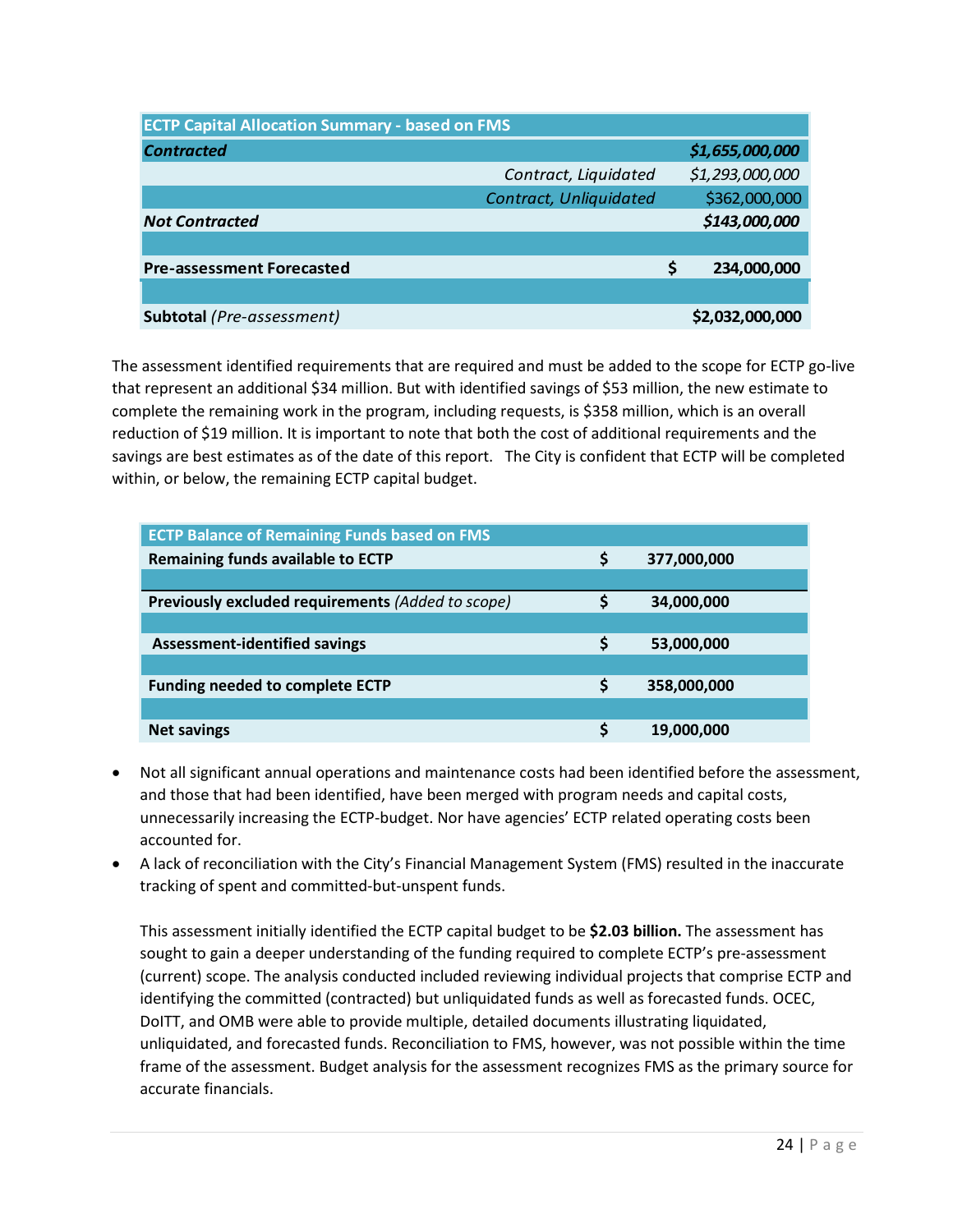• Overreliance on the System Integrator, a clear mandate to stay on schedule, and a long procurement process have resulted in the City purchasing goods and services through the System Integrator's contract, even when there were more cost-effective procurement vehicles.

## 6.3 Recommendations

- The City should closely evaluate the vendor contracted tasks identified above to develop a transition plan for bringing these functions in-house, especially where City employees exist with the skill sets necessary to perform needed work, such as network monitoring, project management, and performance analytics.
- Ensure that the City is getting best value by developing a sourcing strategy for the remaining procurements.
- Further refine and validate the cost estimates of previously excluded requirements to confirm that the associated costs are correct to accurately capture budget and forecasts. For any new initiatives or needs that arise and are reviewed for ECTP eligibility, the City Should obtain the accurate, associated costs and confirm the program remains within the capital budget.
- There must be an immediate effort to quantify future and ongoing maintenance, warranty, production support, training, and upgrade costs to support 911 operations. To date, the assessment has identified which of these existing costs have been covered from within the existing ECTP budget, but the City must develop a budget plan for such expenses when both PSAC1 and PSAC2 are operational. Additionally, the City should create a separate budget tracking and funding stream for ongoing operating costs.
- Confirm that budget and spend is reconciled with FMS as part of ongoing program budgetary functions and responsibilities. To support this goal, budget analysis and spend reporting should be conducted and reconciled with FMS on a quarterly basis, at a minimum.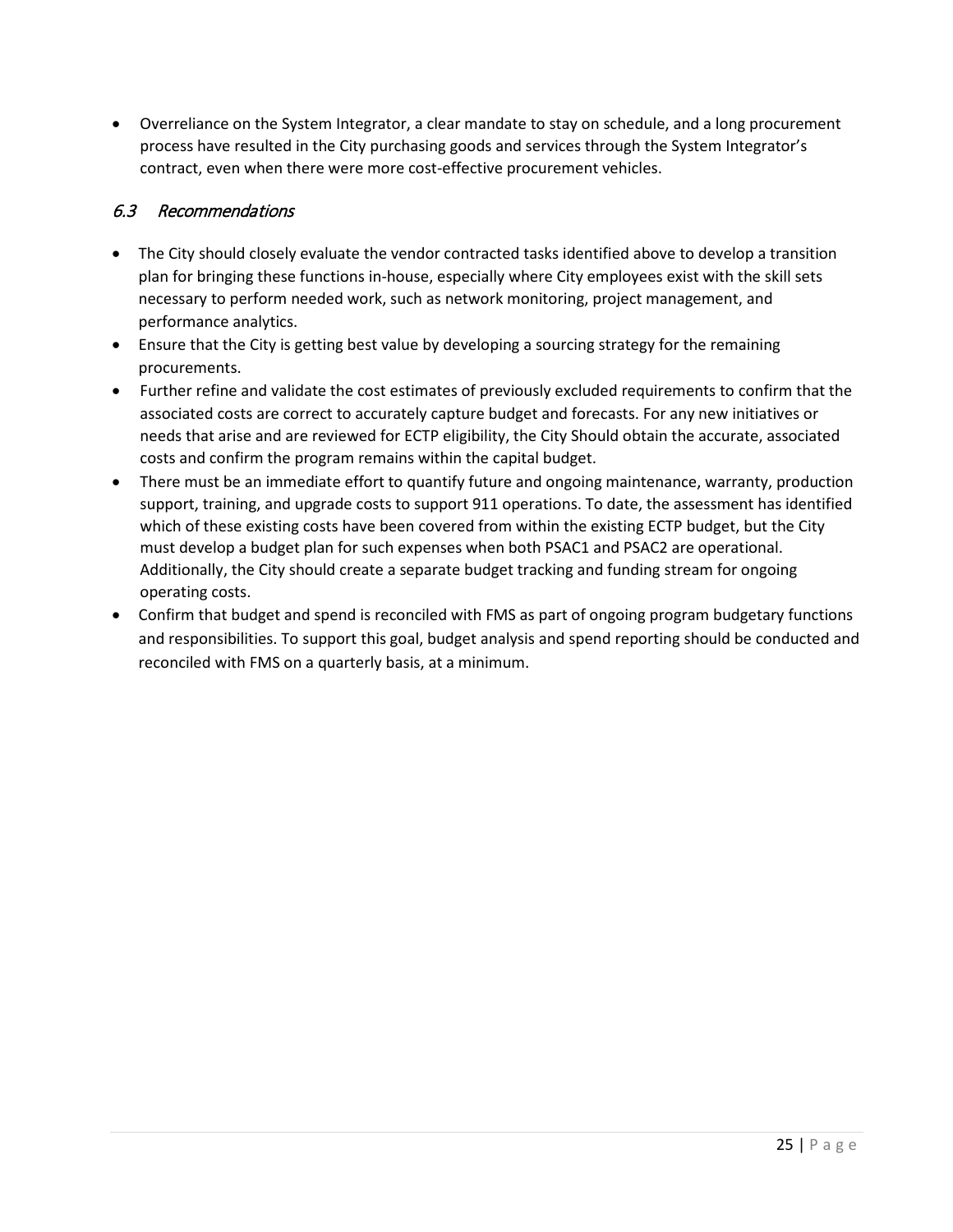## 7 Vendor and Contract Management

## 7.1 Objectives

Review the existing vendor oversight arrangements and identify opportunities to help maximize benefits and efficiencies.

## 7.2 Key Findings

Vendor and procurement management were repeatedly cited during this review as significant and longstanding issues. The program did not have a strategic or collaborative approach for managing the array of vendors that support the technology and construction efforts of ECTP. Multiple vendors work on a range of projects across various work streams for a host of different stakeholders and agencies. Work has typically progressed in an isolated manner with limited collaboration between agencies and little understanding of each other's interaction with vendors. This has caused an excess of touch points between vendors and the program, resulting at times in conflicting messages to vendors about requirements and priorities and further exacerbating schedule and scope issues. Other key findings include:

- The program did not distinguish between vendor management and contract management, at times treating the two as one and the same, thereby reducing its ability to recognize both systematic vendor issues and discrete contract issues.
- Multiple layers of management and oversight and vendors managing other vendors further complicated vendor and contract management.
- Staff positions within the OCEC vendor management unit were left unfilled for many months, thereby impacting the program's ability to effectively monitor vendor performance.
- Critical vendor management roles, such as a vendor and contract management lead, are missing from the current governance model. These separate roles would have allowed for a greater focus on vendor oversight, in addition to individual contracts.
- Contract negotiations often occurred on a contract-by-contract basis without an understanding of the complete list of contracts awarded to, or being negotiated with, the same vendor. In some cases, this may have precluded the City from opportunities to use negotiation leverage for more favorable financial, schedule, or other contract terms.
- Contract deliverables and progress payments have been reviewed in isolation rather than across an entire vendor's portfolio of contracts or with consideration of the vendor's performance as a whole. This reduces the ability to identify performance issues that may not span contracts but rather exist one area or one particular contract.

## 7.3 Recommendations

• Assign the role of Vendor and Contract Management to the PMO to allow for implementation of a more robust vendor management approach.

To address Vendor Management and Contract Management issues, the program assessment team developed a governance model that addresses specific oversight problems by having the PMO assume responsibility for these functions.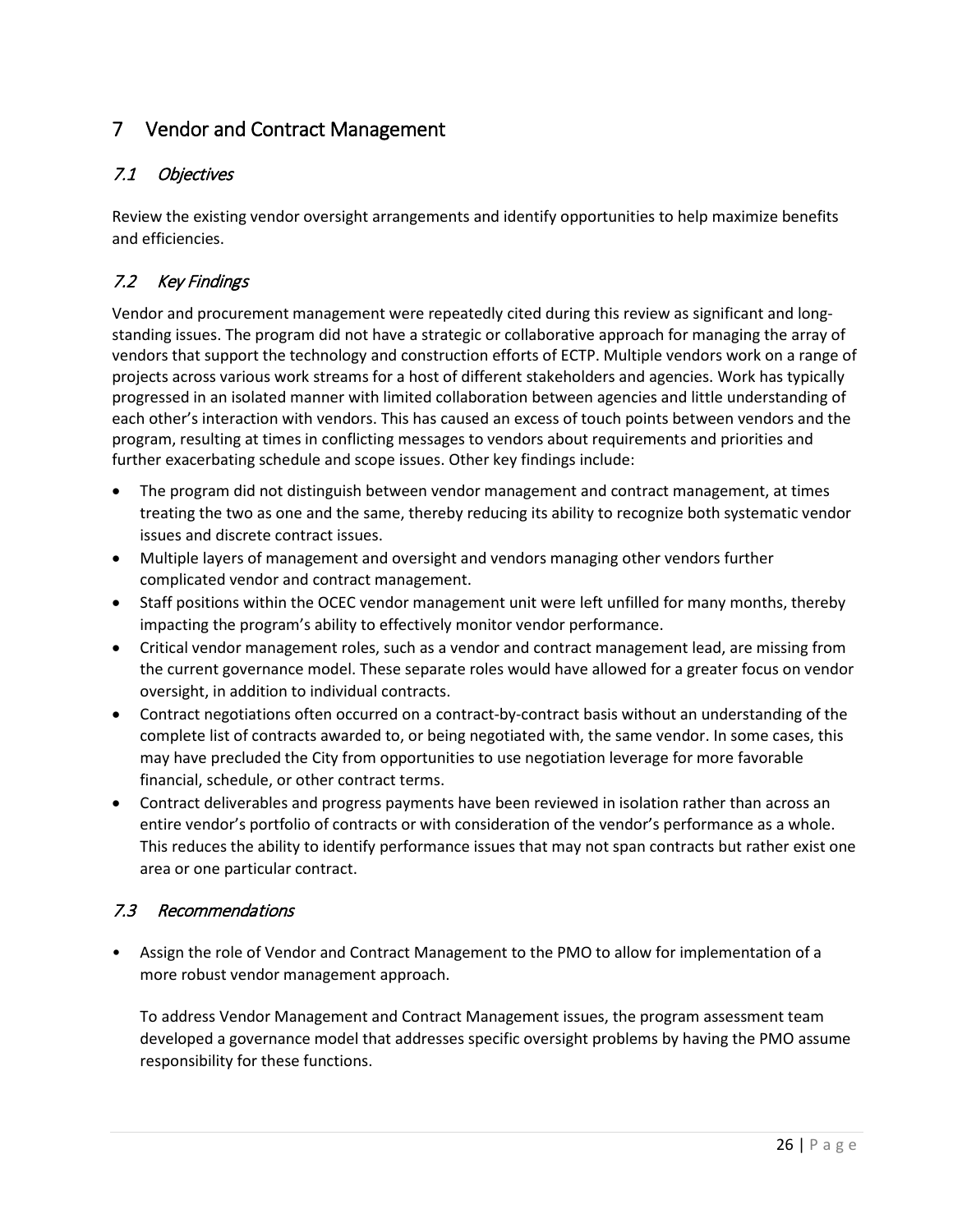The distinction between the vendor management and contract management functions is outlined below:

- **Vendor Management:** Ownership of the overall ECTP/vendor relationship and oversight across all vendor contracts. This would include communication with other City vendor managers for all shared vendors.
- **Contract Management:** Overall management of contracts including contract changes and the acceptance of contract deliverables.
- The Steering Committee, in conjunction with the Program Management Lead, should be responsible for appointing a vendor and contract management lead as soon as possible and have that person begin the implementation and refinement of vendor and contract management processes.
- Eliminate layers of vendors wherever possible, so that the vendor directly responsible for delivery is communicating with stakeholders and City program management.
- Project Managers should be educated and trained on both the vendor and contract management processes to ensure alignment and a consistent understanding of the overall responsibilities and processes.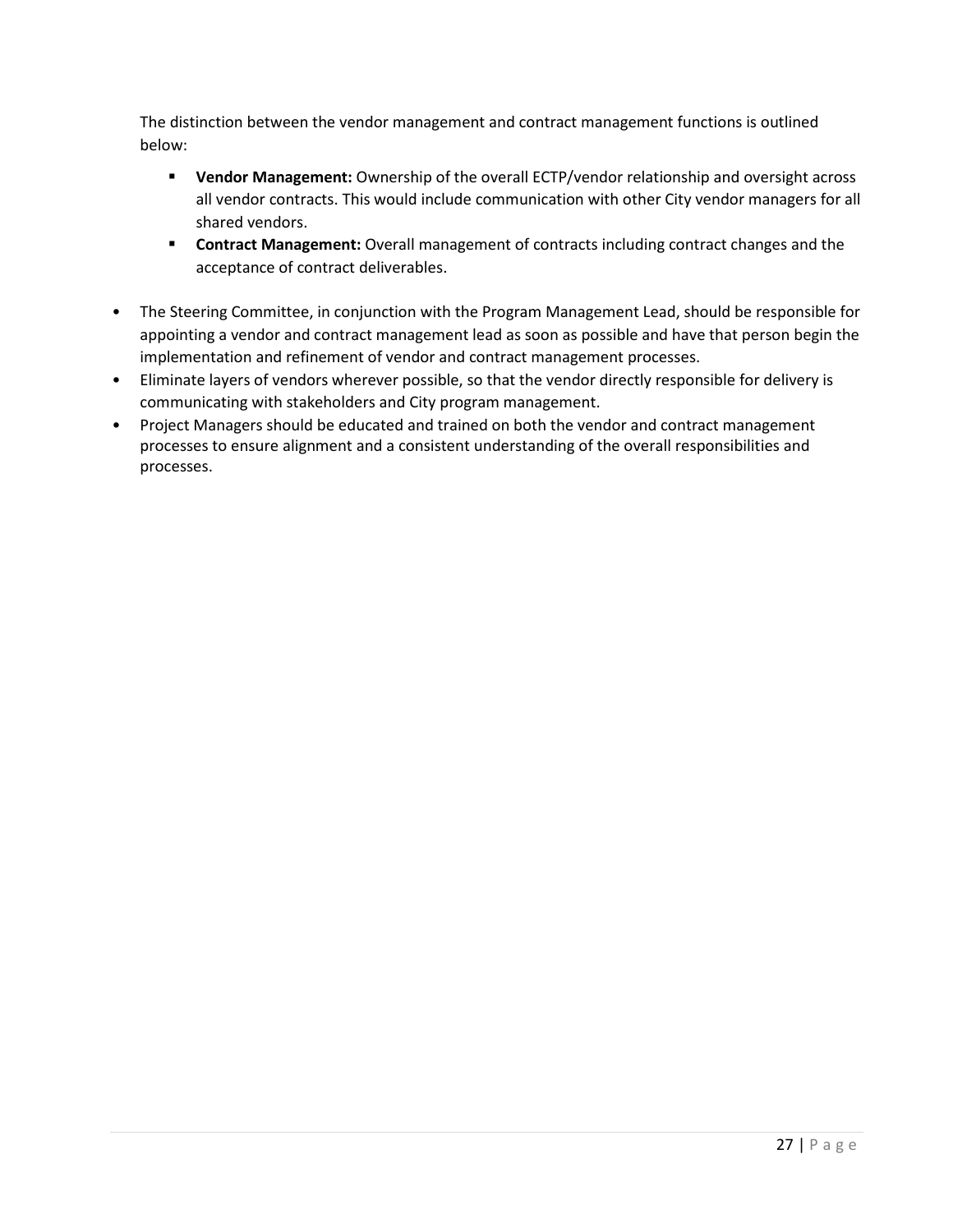## 8 Lessons Learned

The post-assessment phase of ECTP offers many opportunities for improving program and project management practices. These opportunities should also be considered and applied to other large technology projects and programs being undertaken by the City. Below are key examples of lessons learned and their connected leading practices within ECTP:

• The program did not break down large projects into smaller, more manageable projects. Projects that are too large are difficult to execute successfully because priorities and goals are less clear to those working on the fringes of the project. Planning is also more difficult in large projects. Finally, as new technologies are made available, the scope of a large project could expand beyond its initial parameters.

Connected Leading Practice:

- o Breaking a large program up allows the work to be managed more effectively and ultimately provides a better chance for success. The work is broken down into more manageable chunks, managed as its own project, with its own project definition and work plan.
- o A Change Management committee assessing a change request should guard against the tendency to accept scope changes simply because requests are related to 911 operations.
- The City relinquished a large degree of ownership and control of the program to the contracted Systems Integrator. Evidence of this surfaced in the areas of technical decision making, project scheduling, task duration estimating, cost estimating, and procurement of hardware and software.

Connected Leading Practice:

- o The City will re-establish itself (rather than the Systems Integrator) as the program leader, controlling schedule, implementation strategy, and budget. Substantial reliance on a System Integrator contractor that wields too much control over schedule and budget estimates can pose oversight challenges and may lead to an erosion of, or conceal a lack of, in-house expertise.
- There is not an IV&V vendor monitoring the program's overall scope, schedule, and budget and reporting to executive stakeholders. While there is a vendor providing Quality Assurance services, they are doing so at a lower level.

Connected Leading Practice:

o The IV&V vendor should provide reports directly to City Hall and stakeholder agencies. The IV&V role strives to improve the likelihood of project success. This function has been demonstrated to be effective in large, complex software systems, increasing the likelihood that the project is delivered within budget and schedule. The IV&V vendor (or equivalent) should provide reports to all levels of the adopted governance program as well as agency stakeholders.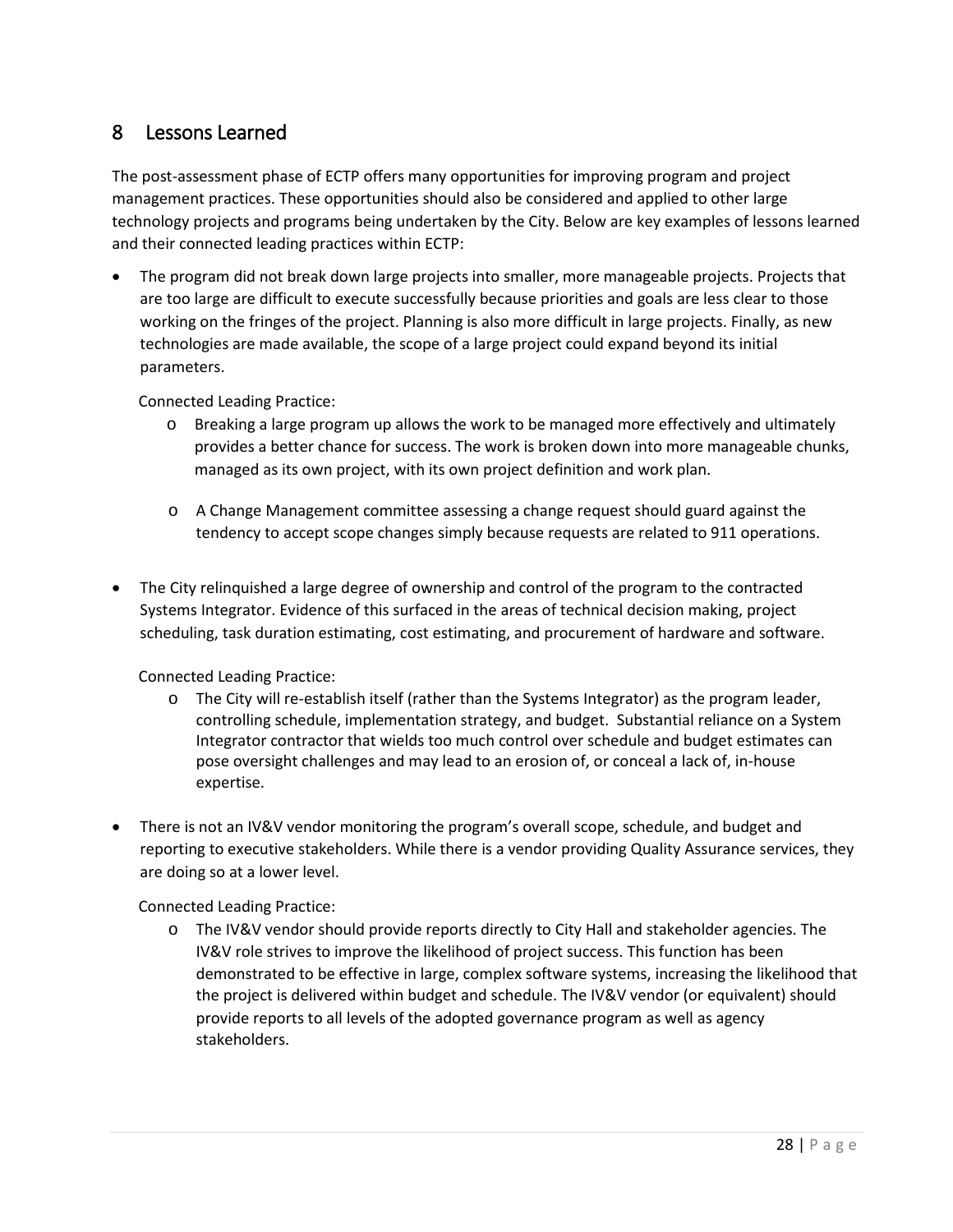• A program that stubbornly commits to a schedule, even after it becomes apparent that it is unachievable, flouts responsible decision making around scope, budget, and schedule and disregards the overriding goal of realizing program success.

Connected Leading Practice:

- o A well-documented Change Management process that is consistently followed and has a firm executive stakeholder approval process, acts as an important and effective check to ensure that change orders for requirements falling outside of the original scope of the program receive adequate and proper assessment.
- The lack of clearly defined roles and responsibilities, agreed upon by all of the stakeholder agencies, significantly jeopardized the success of the program. It permitted stakeholders to call into question many of the decisions made by those responsible for day-to-day management of the program, without having to accept any personal accountability for, or knowledge of, those decisions.

### Connected Leading Practice:

- o Agency ownership in the successful outcome of the project and executive sponsorship is critical if the program is going to be successfully delivered. IT governance entails establishing chains of responsibility, authority, and communication–decision rights, which are most often stated in a Responsible Accountable Supported Consulted Informed (RASCI) matrix. It is recommended that the City implement governance structures that make use of RASCI matrices and hold project team members responsible for their decisions according to their defined and stated role.
- The governance model had a limited role for communication and collaboration between and amongst FDNY, NYPD, and OCEC.

Connected Leading Practice:

- o The City should move to integrate stakeholder agencies into both the management and execution of the ECTP program. Clear IT program communication not only reduces the cost and risk of IT failures, but engenders greater trust, teamwork, and confidence in the program executive sponsors and other interested stakeholders. Leading practices in IT governance emphasize the importance of making sure stakeholders understand and feel responsible for safeguarding against risks.
- With respect to the technology supporting 911 operations, the City must improve its processes around planning for and performing routine upgrades to the technology infrastructure (e.g., workstations, operating systems).

Connected Leading Practice:

o The Information Technology Infrastructure Library (ITIL) is a set of practices for IT Service Management (ITSM) aimed at aligning IT services around a process with the needs of an organization. The City can leverage ITIL practices to develop, implement, and continually enhance the DoITT IT Services Management organization.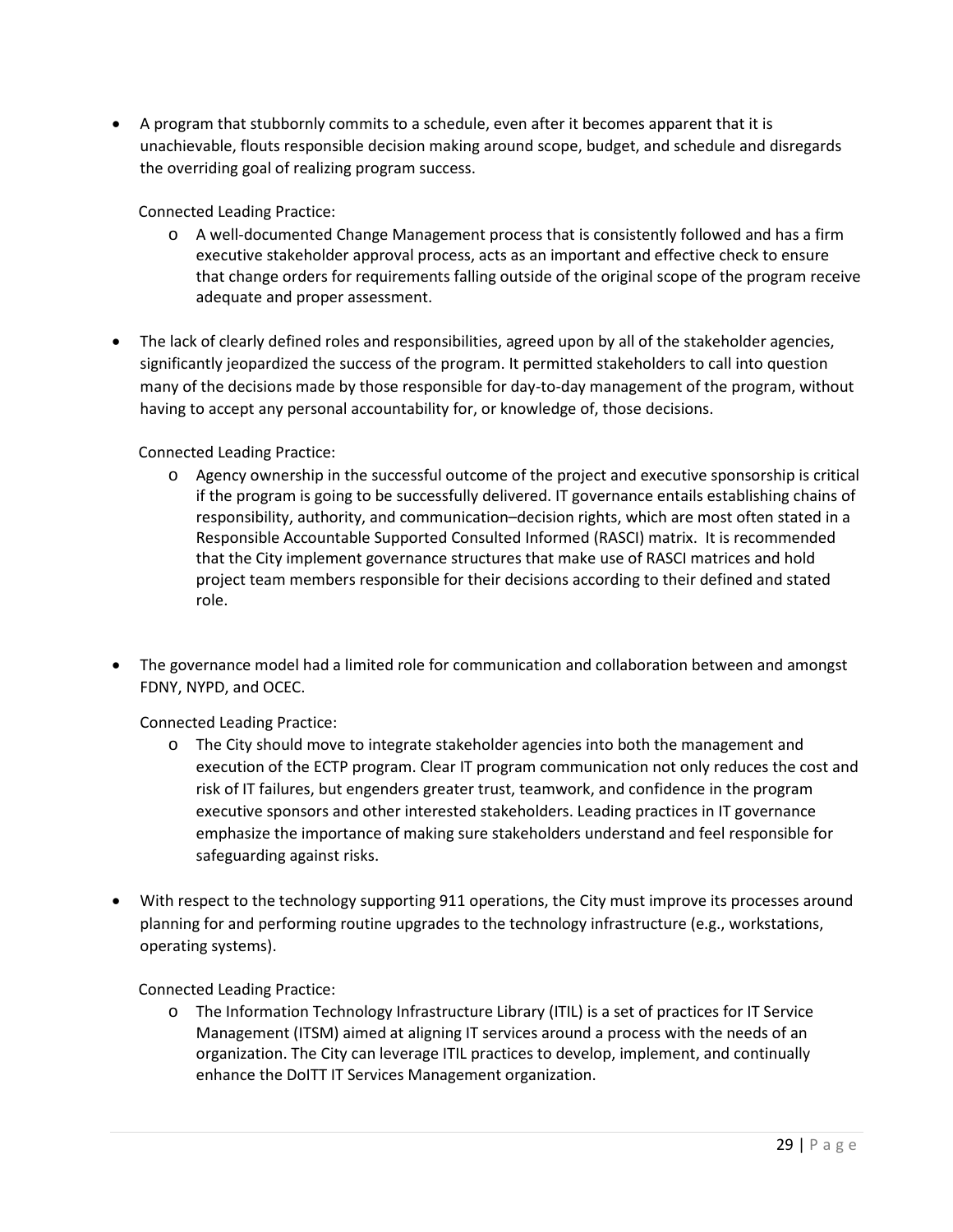• There are no key performance indicators (KPIs) currently used for measuring the performance of ECTP. The result is that reports to executives lack meaningful measurements that would aid executives in evaluating the success of the program.

Connected Leading Practice:

- o KPIs help a program define and measure progress towards the program's goals. Once a program has analyzed its mission, identified all its stakeholders, and defined its goals, it needs a way to measure progress toward those goals--KPIs. It is recommended that the City establish KPIs during the initiation phase of large, complex programs and progress is measured and reported on using those KPIs.
- The procurement cycle is so long that it has often left the program with already out-of-date, or otherwise inappropriate, technology by time the procurement is completed. It also motivated Program Managers to procure goods and services through an executed SI contract, which may not be the best value for the City.

Connected Leading Practice:

- The procurement cycle needs to be flexible enough to allow for the appropriate technologies to be selected after the final design of the system, rather than being dictated as part of the Request for Proposals (RFP). Program Managers should be encouraged to procure through non-SI vendors. Breaking up very large technology initiatives into smaller, more discrete and attainable parts can allow the City to adapt to advancing technologies as well as expand the pool of potential vendors able to successfully bid on a project.
- Embrace a greater openness to adopting, and adapting to, changes in business processes when making technology decisions.

Connected Leading Practice:

- Operational requirements will drive technology decisions.
- To achieve the benefits of a business transformation or large system implementation, operational changes are often necessary. Using a change management process--a sequence of steps that a change management team follows to apply change management to operations- can reduce hesitancy around adopting changes.
- A Change Management committee assessing a change request should guard against the tendency to accept scope changes simply because the requests support or are closely related to other aspects of the program's scope.
- Physical facility renovations at PSAC1, after it was already an operational call taking and dispatch facility, should not have been adopted into the scope of ECTP.

Connected Leading Practice:

o Some expansion of scope is justifiable in order to update requirements during a multiyear IT transformation program, but often these changes come from needs that are incorrectly assessed against the original scope of a program. A Change Management committee assessing a change request should guard against the tendency to accept scope changes due to the fact that the requests support or are closely related to other aspects of the program's scope.